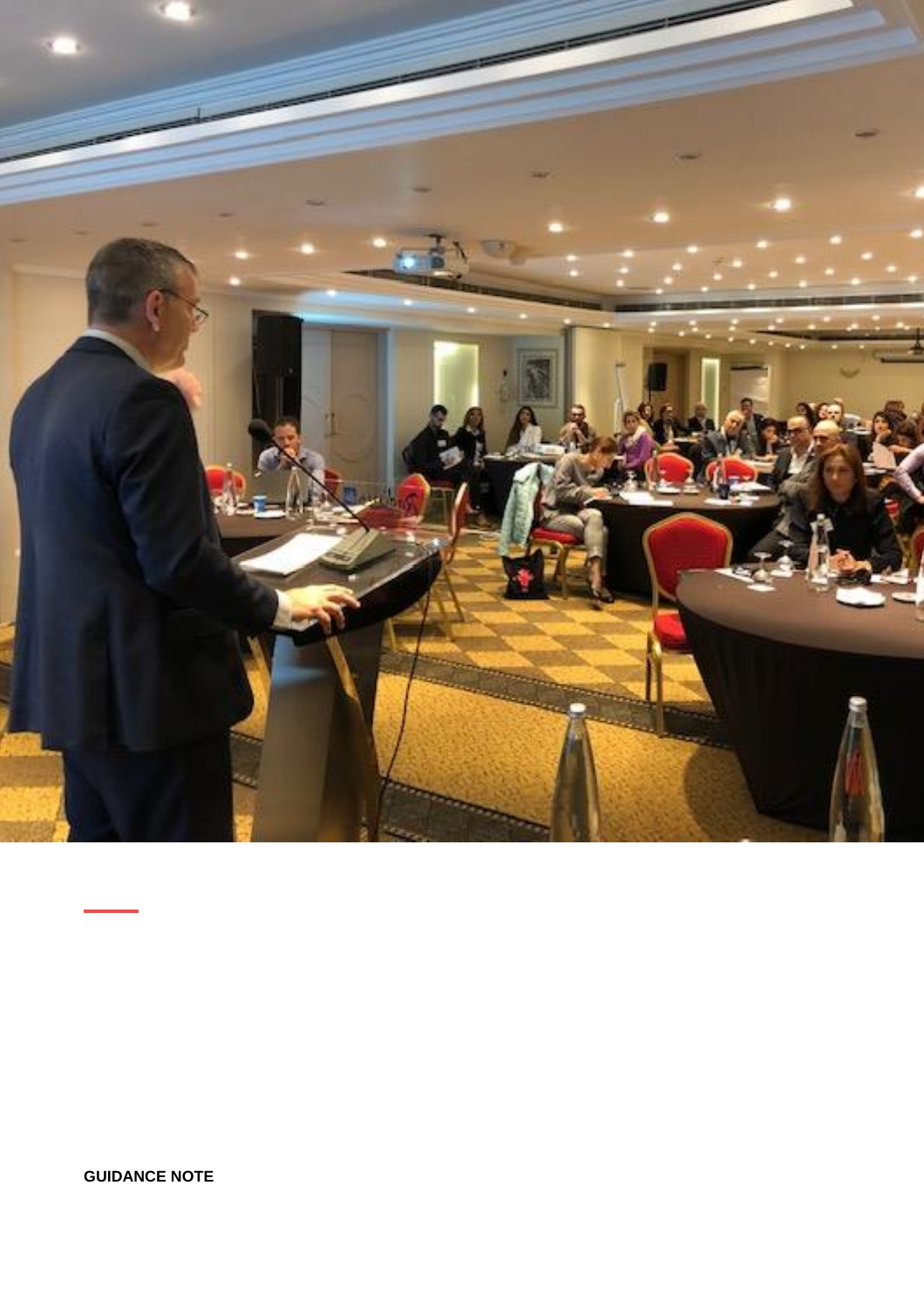# Protocol of Engagement between Local Governments and Humanitarian Actors

WORKING PAPER

January 2019

DRAFT

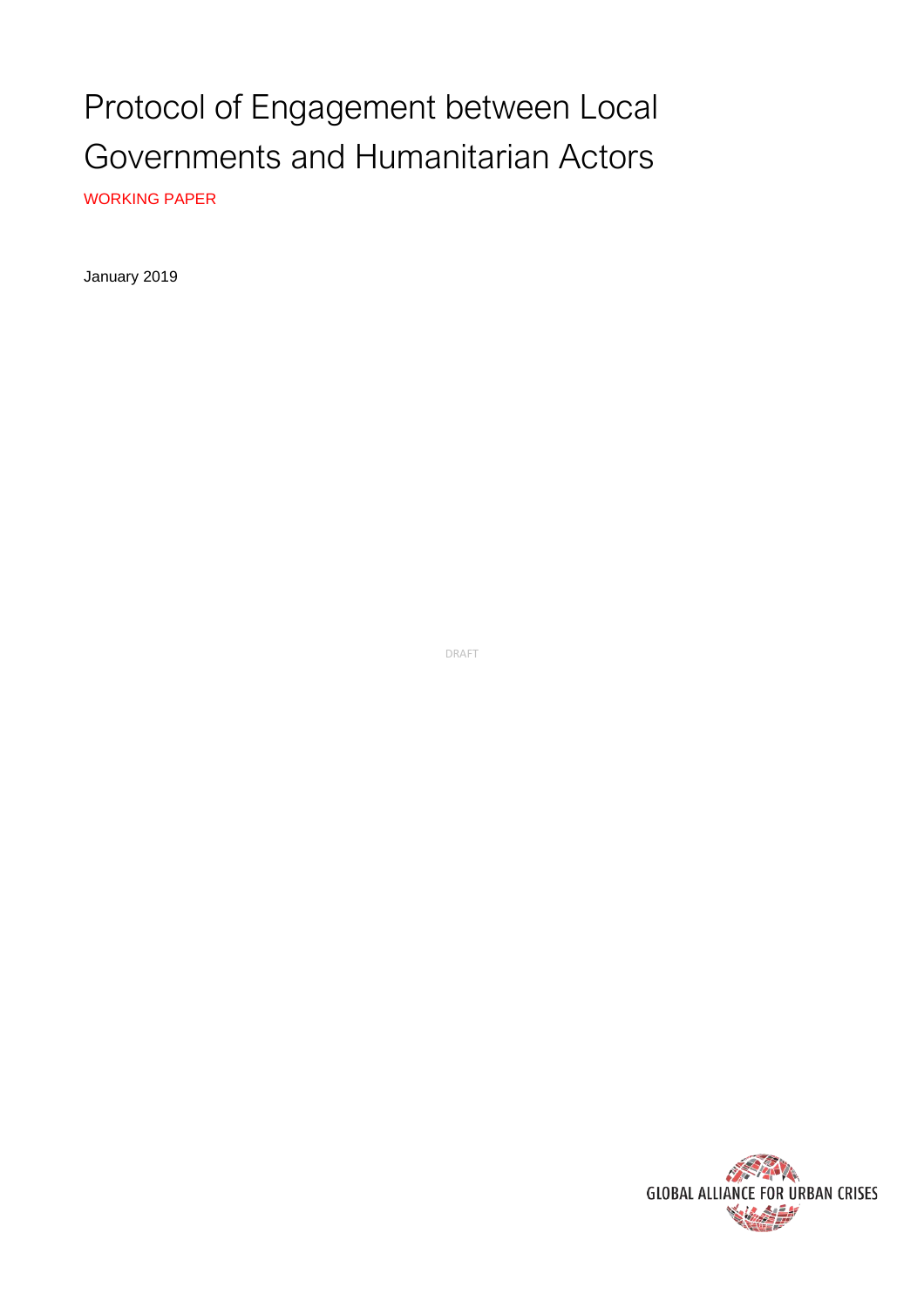Working Group 1 is led by



UN-Habitat is the United Nations programme working towards a better urban future. Its mission is to promote socially and environmentally sustainable human settlements development and the achievement of adequate shelter for all.



The Joint IDP Profiling Service (JIPS) is an inter-agency body that provides support to governments and humanitarian and development organisations seeking to improve locally owned information and analysis about displacement situations.



IMPACT Initiatives is a leading Genevabased think-and-do tank, created in 2010 and firstly operationalized in 2012. IMPACT is a sister organization of ACTED. IMPACT implements assessment, monitoring & evaluation and organisational capacity-building programmes in direct partnership with aid actors or through its inter-agency initiatives, REACH and AGORA.

#### **About the Global Alliance**

The Global Alliance for Urban Crises (the 'Alliance') is a global, multi-disciplinary and collaborative community of practice. The Alliance acts as an inclusive platform bringing together local governments, built environment professionals, academics, humanitarian and development actors, working to arrive at systemic change in the way we enable cities and urban communities to prevent, prepare for, and respond to urban crisis.

Launched at the World Humanitarian Summit in 2016, the Alliance is guided by the Urban Crisis Charter, which outlines four main commitments made by its members: 1) Prioritize local municipal leadership in determining response to urban crisis that is aligned with development trajectories and promotes the active participation of affected people – with special attention to the participation of women – and other key urban stakeholders; 2) Adopt urban resilience as a common framework to align human rights, humanitarian and development goals; 3) Manage urban displacement as a combined human rights, development and humanitarian concern; and 4) Build partnerships between city, national, regional and global levels across disciplines and professions, as well as ensure the involvement of local government and professional associations.

DRAFT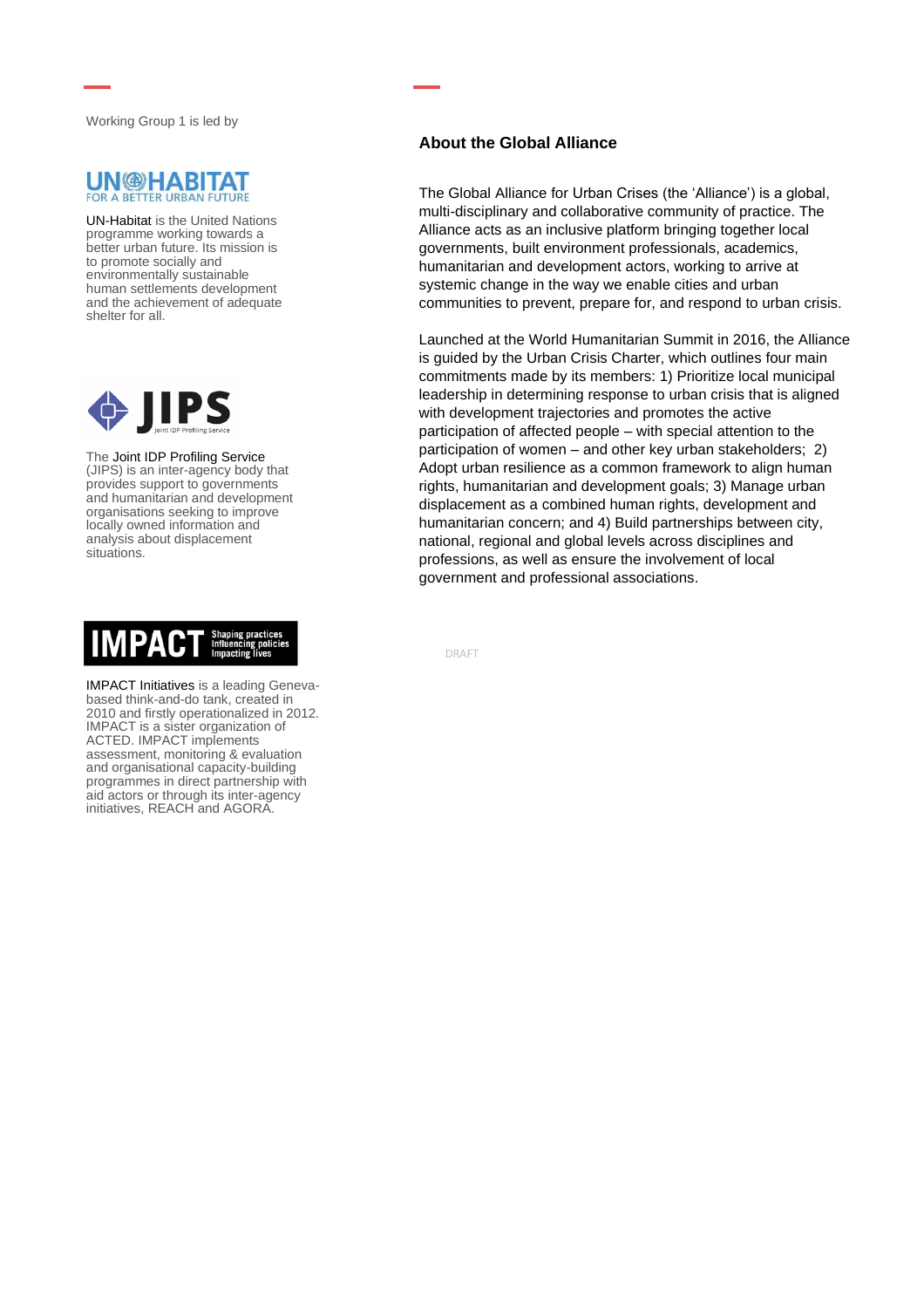#### **Table of Contents**

۰

| The case for a protocol of engagement between local governments and humanitarian actors3           |  |
|----------------------------------------------------------------------------------------------------|--|
|                                                                                                    |  |
| Guidance on developing local protocols of engagement between local governments and                 |  |
| Draft Declaration: guiding principles and core commitments for improved collaboration between      |  |
|                                                                                                    |  |
| Description of existing governmental, humanitarian and private sector organizational structures at |  |
|                                                                                                    |  |
|                                                                                                    |  |
|                                                                                                    |  |

DRAFT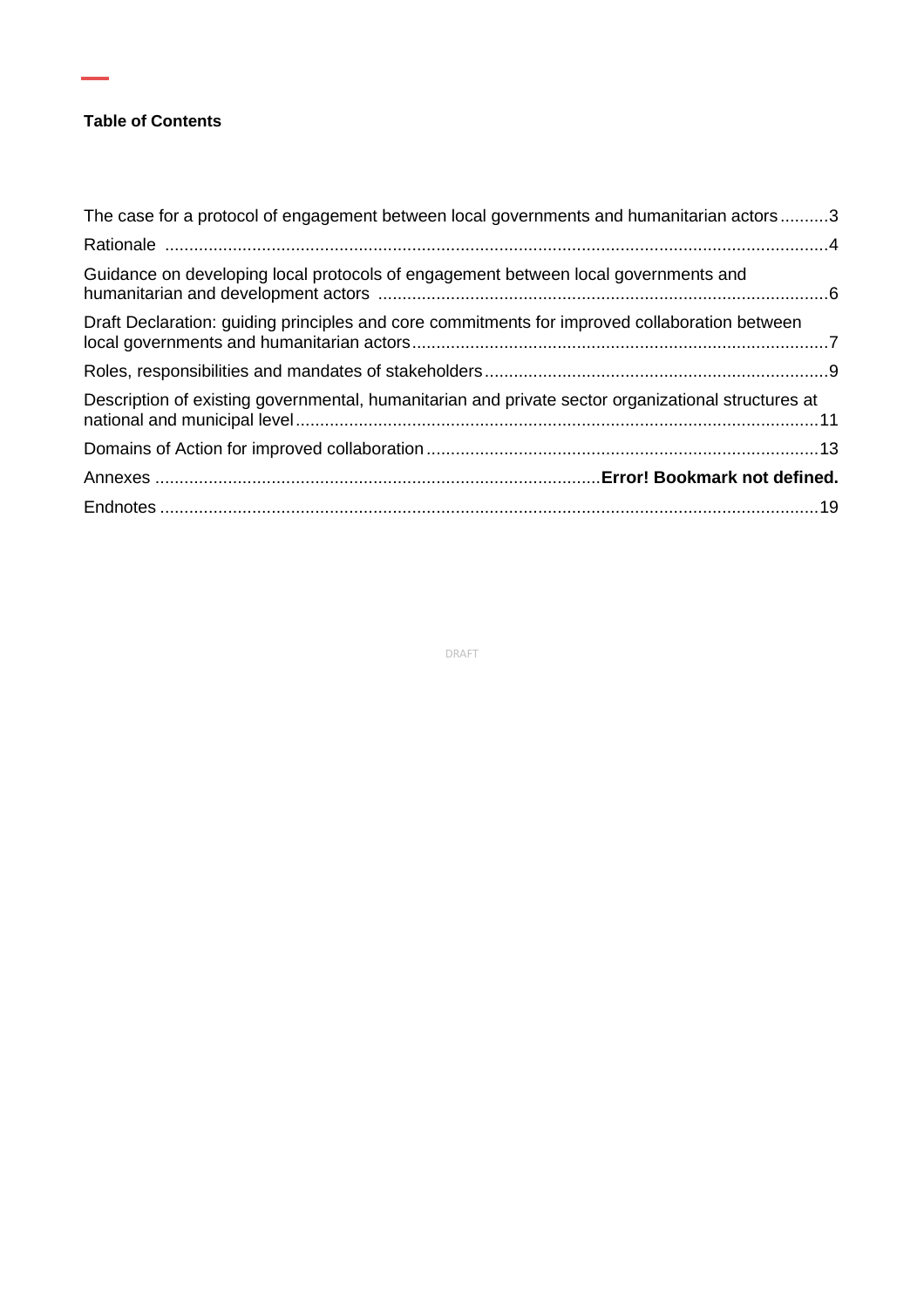## **Research approach**

The methodology of this paper comprised primary and secondary data collection and analysis. A desk review of recent literature was used with a particular focus on case studies, reports, frameworks, assessments and evaluations. We carried out 25 key informant interviews (KIIs) with a diversity of stakeholders, which included humanitarian actors from the United Nations system, Red Cross and Red Crescent Movement, as well as national and international NGOs. Colleagues from the private sector, academia and built environment professionals were also interviewed. A series of focus group discussions (FGDs) was held with local authorities from around the world to identify and include their perspectives on the same questions and challenges. The first FGD was conducted at a regional consultation of the Global Alliance for Urban Crises (GAUC) in Geneva, Switzerland and subsequent sessions by the United Cities and Local Governments (UCLG) consultant at a series of international conferences in Spain and Morocco. A draft version of the protocol was presented to another GAUC regional consultation held in Beirut, Lebanon for a desktop-type review and testing by a number of experienced local authority and humanitarian representatives.

## **Acknowledgements**

The research for this document was conducted by Antonio Massella and Dr. Pamela Sitko, with guidance from Working Group 1 co-leads Filiep Decorte and James Schell, as well as Simone Giovetti of UCLG. The research and the development of this protocol were carried out in close consultation with the UCLG Task Force on Prevention and Management of Territorial Crises. A special thank you goes to Ben Mountfield, consultant for the task force, for assisting with the collection of additional interviews and discussions especially with local authority colleagues, which strengthened the analysis and relevance of the paper. Thank you also to those who reviewed the paper, including: Aynur Kadihasanoglu (American Red Cross); Wan Sophonpanich (IOM); Maggie Stephenson (independent) and others who provided valuable input into the development of this working paper.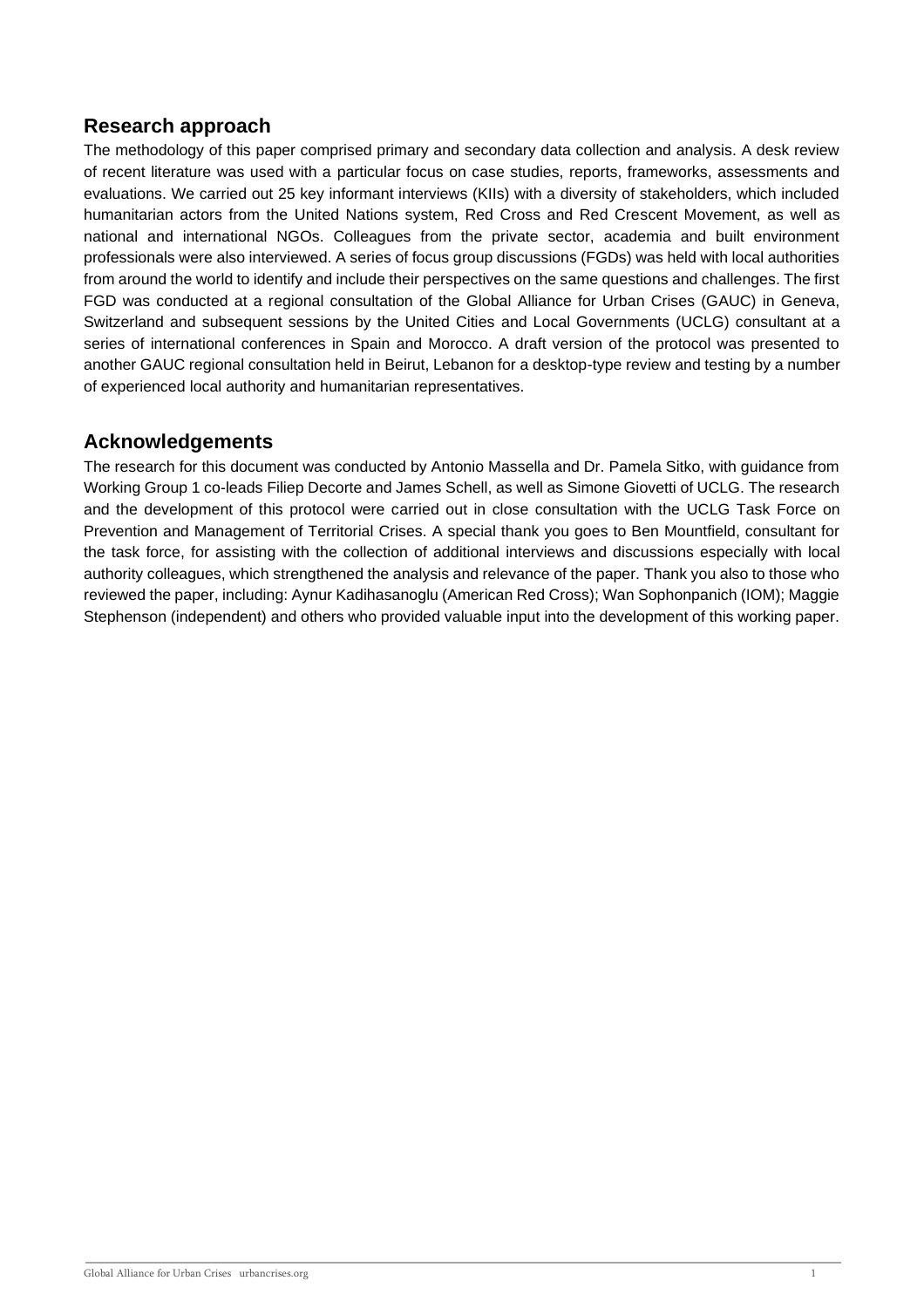# **Acronyms**

| <b>CBPF</b> | <b>Country-based Pooled Funds</b>                                |
|-------------|------------------------------------------------------------------|
| <b>CERF</b> | Central Emergency Response Fund                                  |
| CSO         | Civil society organization                                       |
| <b>DM</b>   | Disaster management                                              |
| <b>DRR</b>  | Disaster risk reduction                                          |
| <b>FGD</b>  | Focus group discussion                                           |
| <b>GAUC</b> | <b>Global Alliance for Urban Crises</b>                          |
| <b>GBV</b>  | Gender-based violence                                            |
| <b>HCT</b>  | Humanitarian country team                                        |
| <b>HRP</b>  | Humanitarian response plan                                       |
| KII         | Key informant interview                                          |
| <b>IASC</b> | Inter-Agency Standing Committee                                  |
| <b>ICRC</b> | International Committee of the Red Cross                         |
| <b>IDP</b>  | Internally displaced person                                      |
| <b>IFRC</b> | International Federation of Red Cross and Red Crescent Societies |
| <b>INGO</b> | International non-governmental organization                      |
| <b>IOM</b>  | International Organization for Migration                         |
| M&E         | Monitoring and evaluation                                        |
| <b>MOU</b>  | Memorandum of Understanding                                      |
| <b>NDMO</b> | National Disaster Management Office                              |
| <b>NGO</b>  | Non-governmental organization                                    |
| <b>SOPs</b> | Standard operating procedures                                    |
| <b>UCLG</b> | United Cities and Local Governments                              |
| UN          | <b>United Nations</b>                                            |
| UN-Habitat  | United Nations Human Settlements Programme                       |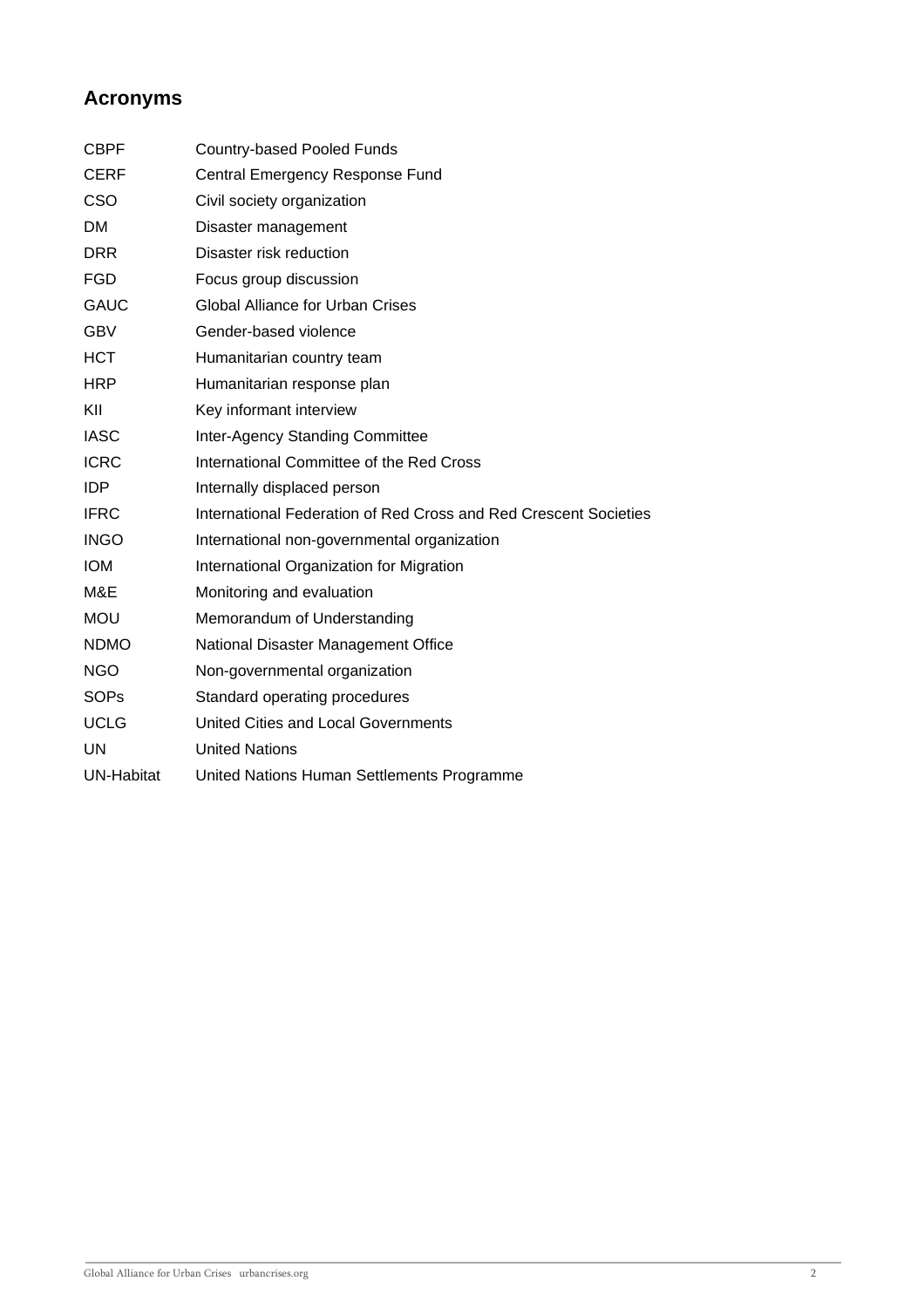# **The case for a protocol of engagement between local governments and humanitarian actors**

**When emergencies occur in urban areas, humanitarian and development actors do not necessarily know how to work with, or in support of, local governments responsible for their respective jurisdiction**, in addition to their collaboration with national governments. Humanitarian and development actors responding do not always arrive with an intrinsic understanding of complex socio-economic dynamics, governance structures, and do not grasp the structure and diversity of the urban areas. Furthermore, other local stakeholders including essential service providers, local civil society, private sector entities and built environment professionals often remain excluded from internationally-driven and resourced humanitarian planning, response and recovery processes. These local actors are often not familiar with the complexity of international humanitarian responses, which can invariably result in duplication of effort, competition for limited resources, undermining of local actors' participation and an overall decrease in effectiveness of aid responses.

**Therefore, stronger engagement between local actors, led by local governments, and international humanitarian and development organizations, is needed to address these challenges in urban environments**. Earlier and stronger facilitated engagement between local governments and humanitarian actors can help to ensure a smooth transition between humanitarian, recovery and development phases.

**The Global Alliance for Urban Crises (GAUC) brings together local governments, humanitarian and development organizations, built environment professionals, academics, and grassroot organizations.** Currently, it is organized around four active working groups that collaborate to drive change through work on key initiatives. The objective of the working group for this product is to **facilitate stronger engagement between local governments, humanitarian and development actors and built environment professionals in response to urban crises, acknowledging the various mandates, legitimacy and perspectives of these stakeholders.** Engagement between each stakeholder group can be strengthened by identifying the roles, responsibilities, capacities, internal structure and ways of working of each constituency group. Furthermore, an articulated overall framework for collaboration or protocol may assist in structuring and guiding this process.

The genesis of this protocol of engagement arose from discussions between humanitarian, local authority and built environment representatives, with explicit discussions throughout Alliance all-members meetings held in 2017 and 2018.

This paper aims to outline the various stakeholders' potential roles and responsibilities within each component of the program management cycle (assessment and analysis; planning and design; implementation; financing and resource mobilization; and monitoring and evaluation). This working paper is intended to be the starting point of an extended consultative process facilitated by the Alliance, bringing together local governments, represented by UCLG and humanitarian actors represented in the Inter-Agency Standing Committee (IASC).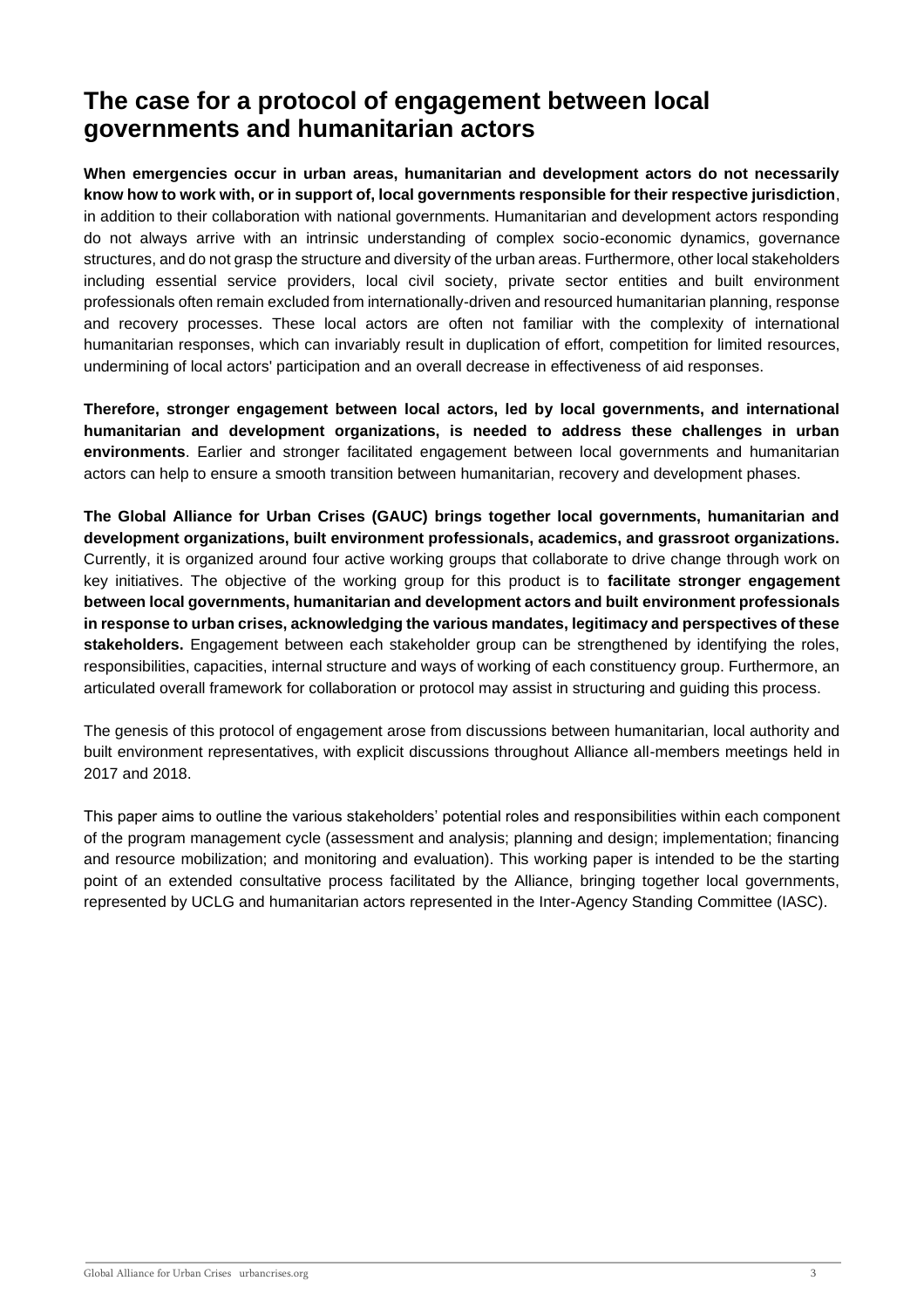# **Rationale**

Building upon the background and challenges identified in the introduction to this paper, both secondary and primary research yielded complementary and reinforcing conclusions regarding the operational dynamics among and between the stakeholders mentioned earlier. An extensive review of the literature as well as the series of KIIs identified a number of recurrent themes, perspectives and issues raised by sub-national and national authorities, local organizations and community members during interactions with international humanitarian and development partners:

- **Profound lack of trust between and among all partners**: this included international partners' perception that local governments are first and foremost political and might be corrupt or lack operational capacity and experience; or national NGOs' perception that UN agencies and INGOs tend to monopolize donor funds and to only engage them out of necessity; or civil society entities feeling that international partners had no knowledge of, or interest in, local ways of working. The occupational nature of this mistrust therefore makes for a challenging initiation point from which all stakeholders need to start collaboration. Having said this, in most cases, each stakeholder is working towards the shared common goals of saving lives and relieving suffering. To a greater or lesser degree, this must impact on the effectiveness of how stakeholders cooperate with each other in the initial phases of a response.
- **Different organizational sizes, cultures and approaches**: this refers to the broad differences between stakeholders' hierarchies and corporate structures. On the one hand, many governments, as well as the UN system for example, are highly structured, bureaucratic, `tall' organizations with many departments, component entities and complex reporting lines. On the other, local NGOs and civil society partners may be considerably smaller, simpler hierarchies, more informal and therefore by nature, be `flatter' organizations, with fewer, more flexible procedures.
- **The use of 'different languages':** in terms of communication, this is meant not only in the literal sense of different languages used, but also different corporate or organizational terminology, jargon, acronyms and concepts.
- **Differences in operating timeframes, different priorities, loyalties and clientele:** stakeholders' perceptions of how other actors deliver services in terms of time, motivation and client orientation varied considerably. For example, international humanitarian organizations were perceived as often `parachuting in', with a strong focus on saving lives, relieving suffering, being driven solely by the humanitarian imperative. `Fast in-fast out' deployments by international staff on short-term staff contracts, implementing short-term programs with short-term funding cycles, with a primary focus on product and service delivery, were a common perception. While international humanitarians were said to have a strong client orientation towards the affected population, responsiveness to the funding preferences and priorities of international donors was also noted as a major motivation for humanitarian organizations.

In contrast to this, central and local government bodies and officials were perceived at times to be slow in their response, motivated by political dynamics, lacking in financial or in-kind resources, having alternative motivations for response – perhaps driven by career, loyalty or a desire to impress superiors. Finally, given that local government officials were invariably present in position prior to the disaster or arrival of the displaced population, and thereafter, their perspective on response and recovery and resilience phases differed considerably to those of humanitarians. Indeed, the notion of the `humanitarian-development nexus' does not hold much significance, or is not an issue for, sub-national governments as it does not challenge service delivery planning and implementation processes.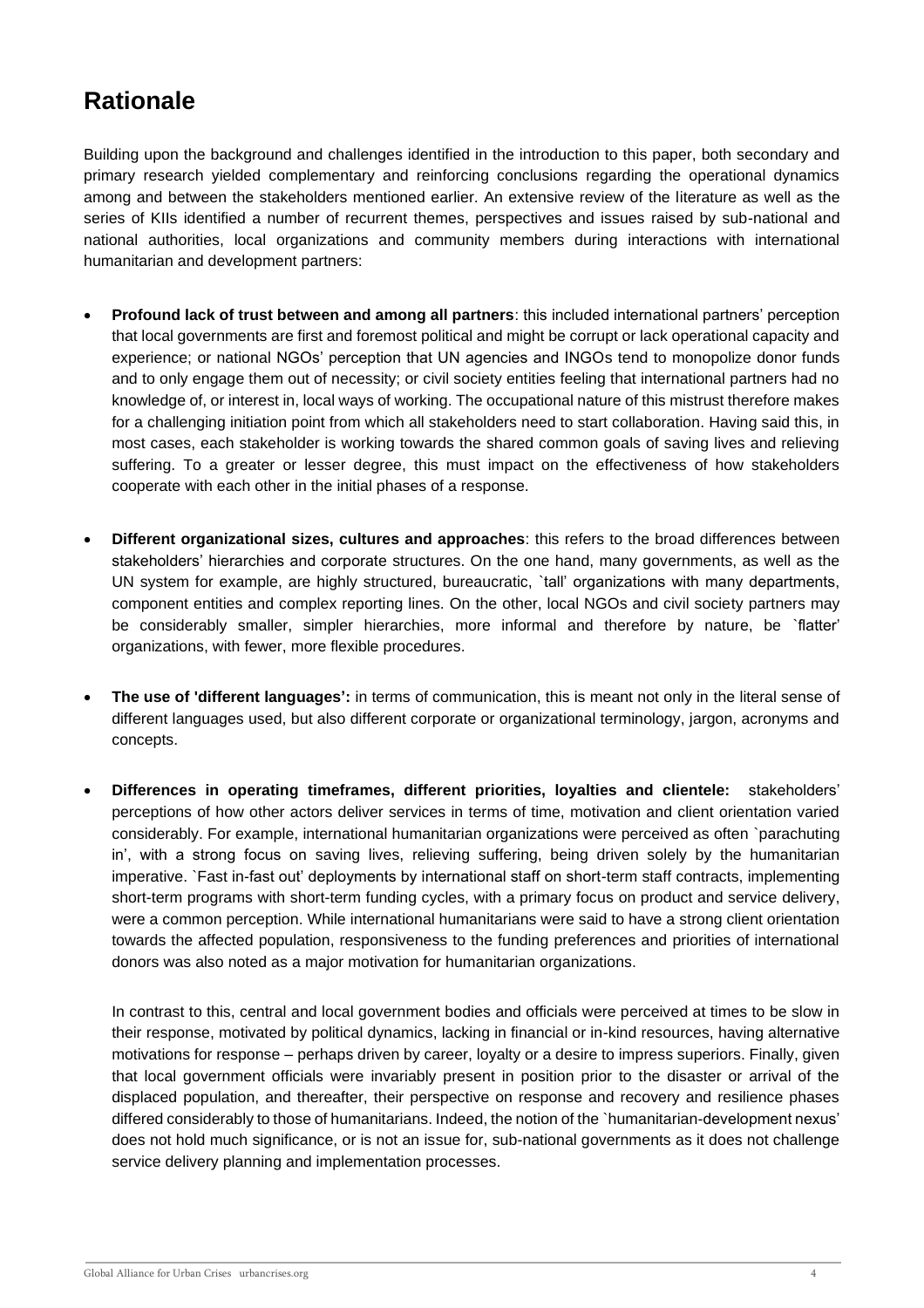- **Establishment of parallel coordination systems that undermine local or national coordination systems**: for a number of reasons, many responses have seen the swift and unilateral introduction of the Cluster Approach or a similar internationally-based coordination approach by the incoming humanitarian community without taking the time or consideration of local coordination mechanisms of government, local NGOs or private sector networks. Added to this was a general lack of engagement and coordination by international humanitarian and development organizations with government authorities at various stages throughout the program cycle.
- **Implementation of rigid sectoral coordination approaches did not always yield optimal results over time**: internationally standardized coordination approaches, such as the Cluster Approach, which are effective in helping international organizations organize themselves and plan their activities, have been successful in rural settings or camp-based environments. Research and practice show that purely sectoral approaches are less effective in complex, densely populated, urban settings where the affected population is often located alongside or among the general population and/or host community in case of displacement. Assistance directed at specific population groups, or at the exclusion of the host community, has caused social tensions, divisions and conflict. In response, evidence and momentum on the effectiveness of areabased approaches, are growing.
- **Lack of communication and information sharing on planning, activity implementation, reporting and results, good practices or lessons learned**: the perceived and actual lack of commitment between various stakeholders to formalize and maintain the sharing of information and knowledge at all phases of the response undermined trust, long-term relationships, and system-wide knowledge management which could have increased efficiency and effectiveness in service delivery.
- **Poor contextual understanding of the local operating context by humanitarian organizations, in particular of complex urban settings**: as well as a perceived or actual limited commitment to deepen understanding of the operating environment, combined with a tendency to apply rigid, external coordination mechanisms and response approaches with little consultation of local partners, affected populations and government partners invariably undermined relations, efficiency, response effectiveness and sustainability.
- **In many crises, protection issues and access to the marginalized sectors of the population remain a challenge**: to all stakeholder groups being able to deliver products and services in a timely, consistent and effective manner.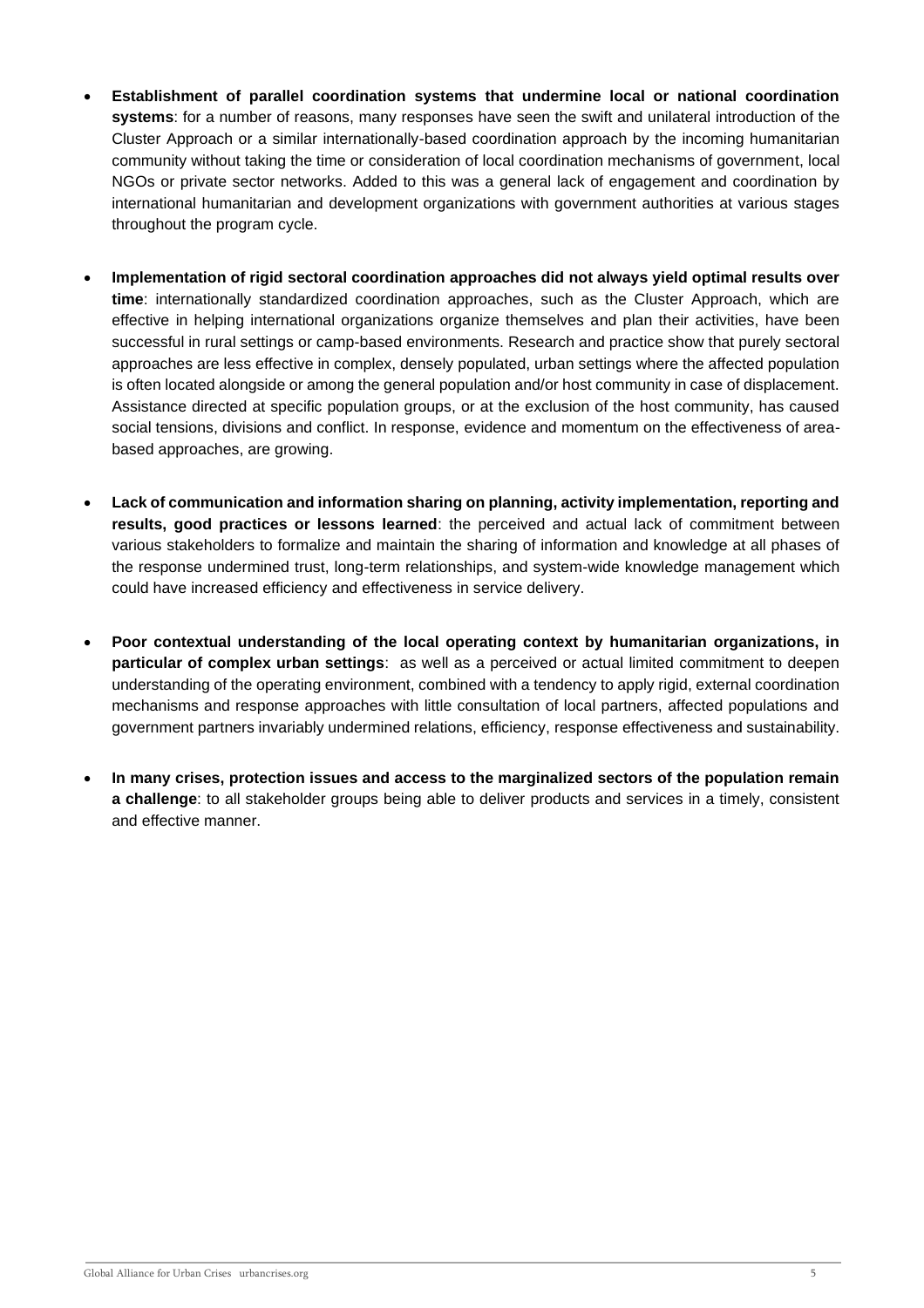# **Guidance on developing local protocols of engagement between local governments and humanitarian and development actors**

Acknowledging recurrent problems and limitations that challenge the effectiveness of response of civil society partners, service providers, private sector entities and built environment professionals, this **protocol of engagement is intended to provide a framework that will outline potential roles, responsibilities and activities of all stakeholders within each activity area of the program cycle across all three phases of the crisis management cycle: preparedness, response and recovery.** 

Based on experience of negotiation and implementation of related system-wide preparedness processes, the following implementation process is proposed:

- **Interested stakeholders should be convened during the preparedness phase, or during times of `peace'.** Trying to negotiate these aspects and build collaboration at the beginning of the response phase will be more complicated and there will be less of a conducive environment for complex issues to be discussed and key issued agreed upon.
- **The process should ideally be initiated and led by legitimate local government(s).** This could be a provincial governor, a city mayor or head of one of the relevant urban authorities. Representatives from other stakeholder groups operational within that jurisdiction should be invited to participate and contribute to the process.
- While the fine points and specific actions for the negotiation of such a protocol still need to be finetuned, the content of this paper is intended to provide an initial template or suggested way forward for adaptation and implementation at the local level.
- The **draft Declaration** is suggested as a set of guiding principles and core commitments to be adopted by stakeholders at the global level to underpin and support collaboration among all stakeholders.
- In line with the spirit of this declaration, stakeholders are encouraged to **adapt and amend the generic text to the extent they see fit** and to further operationalize this at a sub-national or city level**.** Space is also made for the inclusion of any country, provincial or city-specific principles, standards or norms wished for by participating stakeholders.
- A list of **optional additional core operating principles or guiding commitments** for collaboration have been included as an annex (Annex 1) for local actors to select from for inclusion in their own document as deemed appropriate by the local context.
- The **roles, responsibilities and mandates of each stakeholder operational** in the local area should be briefly described in a few lines in the local version of the protocol document. A sample description of the generic roles, responsibilities and mandates of the various stakeholder groups are provided for illustration below.
- The section on existing national and local governmental, humanitarian and private sector organizational structures at national and sub-national level should include organigrams or descriptions of the hierarchies or organizational structures of each stakeholder group and how they interact and communicate with each other. The graphic representation could include the coordination platform(s) of the various stakeholders.
- The following sections describe a menu of **Key Questions** for stakeholders to engage on and establish common ground at each component phase of the planned humanitarian response and/or recovery program. These include *Assessment and Analysis*; *Planning and Design*; *Implementation*, *Financing and Resource Mobilization*; *Monitoring and Evaluation*; as well as *Coordination* as a cross-cutting activity across all phases. While these phases correspond to the Humanitarian Program Cycle, it is hoped that local governments will identify these phases relevant to any program management cycle.
- The **Elements to take into Account** section is intended to highlight issues to consider while debating the key questions.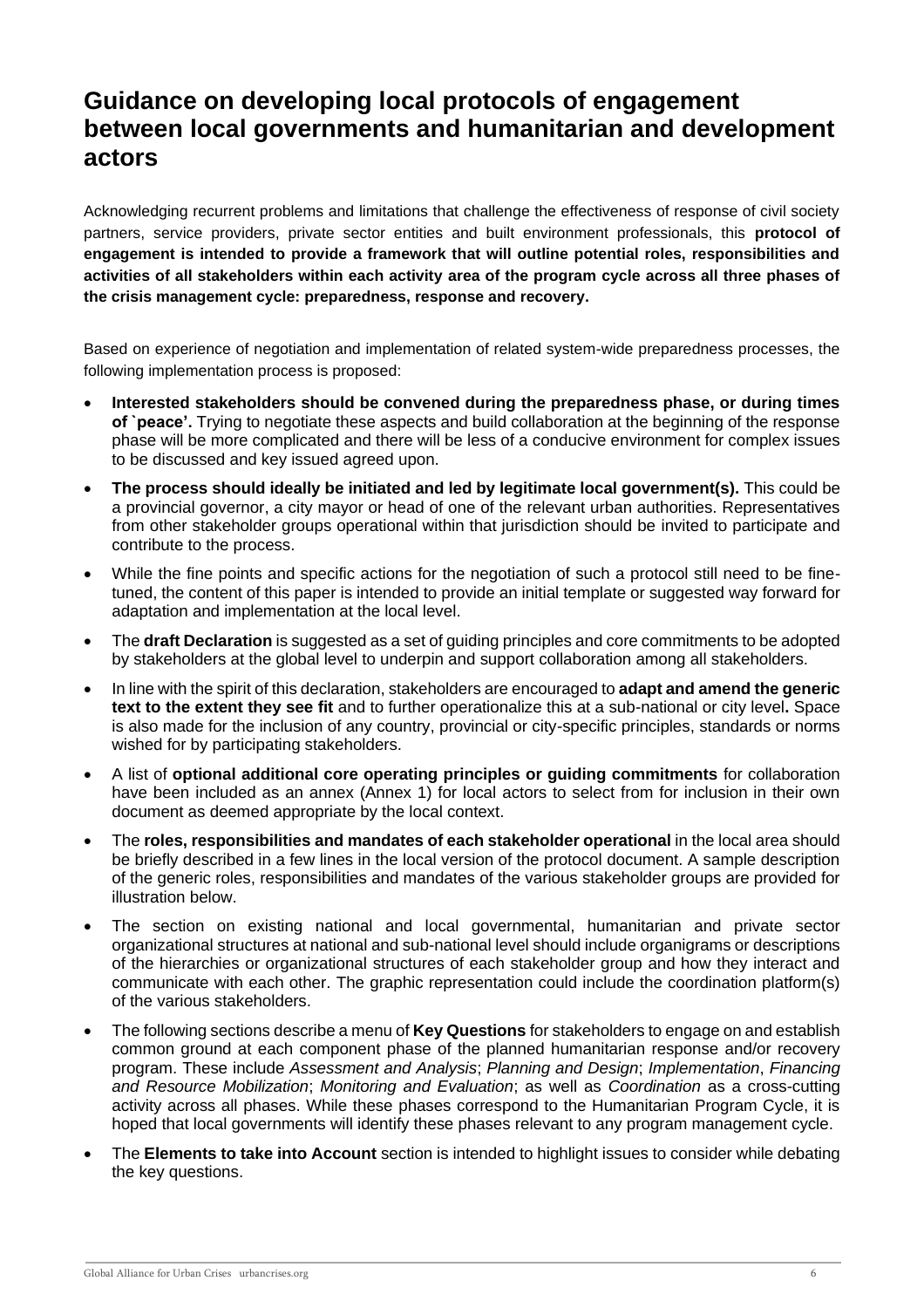- Finally, the **Roles and Responsibilities** matrices, in Annex 2, aim to suggest core or essential actions that each stakeholder should consider undertaking for each of the above-mentioned engagement points of the planned humanitarian response and/or recovery program. While the matrices included below present generic tasks or actions to be taken, local stakeholders should take this as a guide to populate their own locally relevant and applicable matrices, if found to be helpful.
- It is proposed that the outcome of the local discussions can be compiled into a *Local Protocol of Engagement between local governments and humanitarian actors***.** Stakeholders, at the local level, need to reach consensus on who should `sign off' on the result and on the **degree of formality and nature of the outcome**. KIIs and FGDs indicated a diversity of opinion on this point, from an instrument that should be formal, signed and binding, to a document that was rather flexible, informal, non-binding in nature.

# **Draft Declaration: guiding principles and core commitments for improved collaboration between local governments and humanitarian actors**

#### *Preamble*

*This draft Declaration is starting point to promote further dialogue, initially at the global level, between local governments, represented by the United Cities and Local Governments (UCLG) Task Force, and humanitarian actors, represented in the Inter-Agency Standing Committee (IASC) and relevant stakeholders, part of the Global Alliance for Urban Crises, with the aim of creating a basis for stronger collaboration in preparation of, response to, and recovery from crises in urban contexts. This could potentially result in the adoption of a version of this text in a format agreed upon by all key relevant actors (hereafter referred to as `we'). This Declaration borrows language broadly and liberally from the Alliance's Urban Crisis Charter, UN General Assembly (GA) Resolution 46/182, GA Resolution 69/243 and GA Resolution 72/133 and has been cited accordingly.* 

In an increasingly urbanized world, where over half the global population already resides in towns and cities, the rising frequency and intensity of natural and man-made emergencies in these areas require new efforts to address risk, prepare for unavoidable events and mitigate the impact of crises.

We recognize that urban settings have specific characteristics that require effective, context-specific approaches to address vulnerability, risk reduction as well as crisis response<sup>i</sup> , and that early recovery strategies implemented from the initial stage of relief operations are essential.

We observe that local communities are often the first responders in most disasters, and acknowledge the critical role played by local authorities in disaster response and recovery. In order to ensure a smooth transition from relief to rehabilitation and development, emergency assistance must be provided in ways that will be supportive of short and medium-term recovery leading to long-term development<sup>ii</sup>. The engagement of local governments is essential and should be maintained throughout wherever possible, or a seamless resumption of their leadership ensured when this has been disrupted.

We encourage national government and humanitarian organizations to create an enabling environment for the capacity building of local authorities, as well as national and local non-governmental and community-based organizations, to ensure timely, effective and predictable assistance<sup>ii</sup>. This should be informed by existing interagency frameworks, strategies and the transfer of technology. Additionally, the mainstreaming of social protection safety-net mechanisms and cash-based transfer mechanisms to support the development of local markets and strengthen local capacities, in both development and humanitarian contexts, should be prioritized.

We further encourage humanitarian and development organizations to support multi-year investment in preparedness, response and coordination to strengthen the capacity of local government, of organizations and of communities exposed to disasters, to better prepare for hazards, reduce disaster risk, build resilience,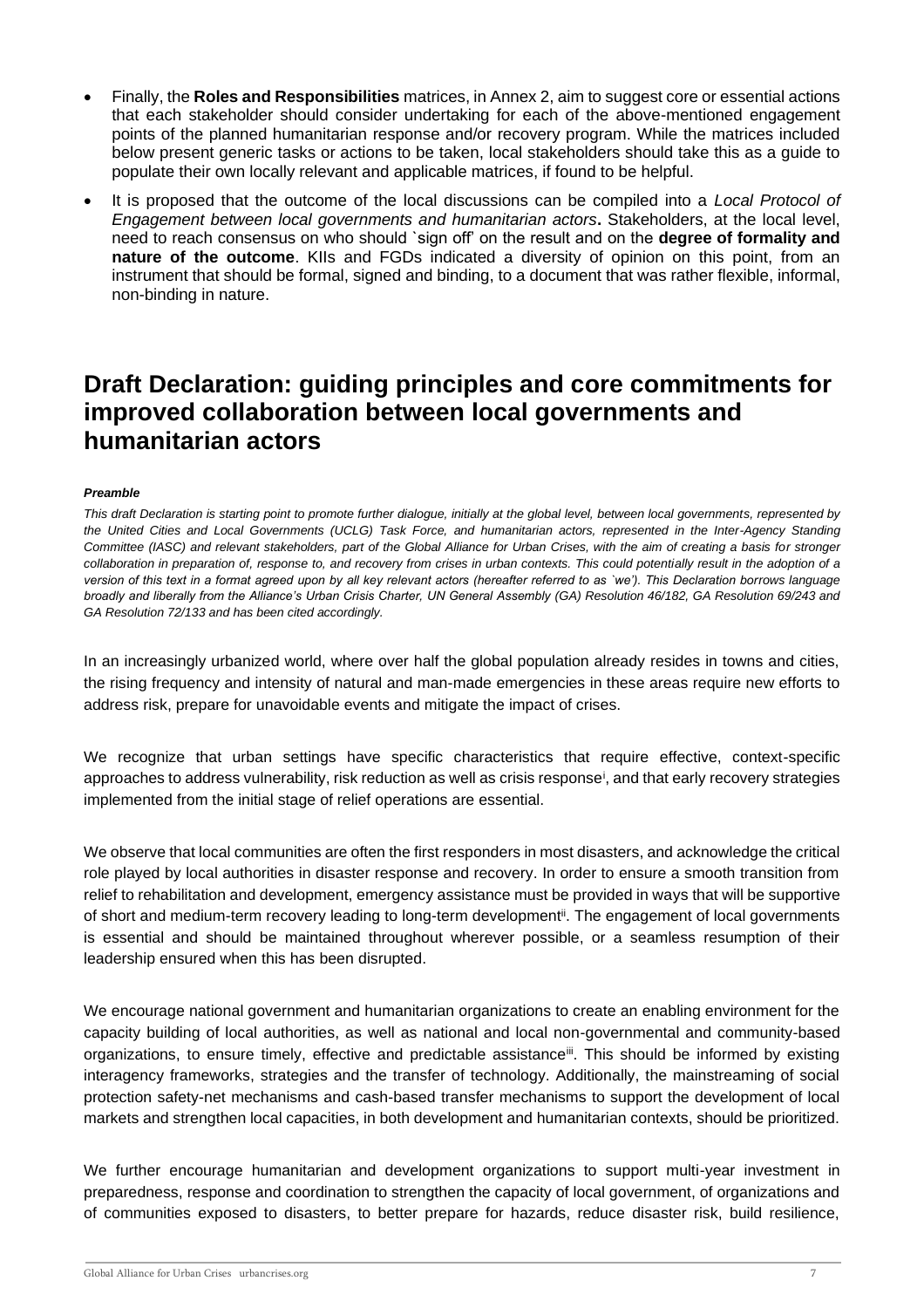respond to, recover from, and build back better after disastersiv. Furthermore, organizations should aim to complement and strengthen, rather than substitute or displace, local capacities to respond to crises, especially where crises are prolonged or recurrent.

We urge humanitarian organizations to actively identify and work closely with local governments, regional academic and professional institutions and local private sector entities, to explore effective, context-specific approaches to be better prepared for, respond to and recover from increasing emergencies in urban areas, which may have an impact on the provision of such life-saving essential services<sup>v</sup>. Investing time and effort in building functional relations and trust with local governments and partners to provide humanitarian assistance in accordance with humanitarian principles is essential.

While national authorities hold the primary responsibility to save lives and relieve the suffering of survivors within their jurisdiction through the initiation, organization, coordination and implementation of humanitarian assistance<sup>vi</sup>, humanitarian and development organizations already resident in country, or external actors have a mandate and commitment to support efforts of governments in saving lives and relieving suffering.

We recognize that a number of national and international ethical and operational principles have developed over the years to guide all actors in humanitarian and recovery contexts. Primarily, the Humanitarian Principles of *humanity*, *impartiality*, *neutrality*, and *independence*, remain the over-arching guiding ethical norms by which all stakeholders should design and implement their programs. Of equal importance are the *Core Humanitarian Standard*, the *Red Cross Code of Conduct*, the principle of *do no harm*, gender equality, inclusive participation, human rights, the commitment of *accountability to affected populations,* the right to remedy of violations and the obligation to *leave no one behind*. The following principles and guidelines further inform the behavior and operations of all actors in the field:

- Mindful of the essential principles above, we commit ourselves to prioritize local municipal leadership in determining response to urban crisis<sup>vii</sup> that is aligned with national level agreements and development priorities that promote participation of affected people.
- Understanding the stated complexity of cities, we reiterate our commitment to build on the knowledge of local governments, civil society and urban communities, to employ a bottom-up approach, mobilizing all local resources and capacities through partnerships, including the private sector, local professionals and community-based organizations in future responses. We remain committed to strengthen existing urban governance mechanisms, transparency and accountability, respect for the rule of law and for the rights of citizens, and protection of the most vulnerable.
- We will achieve principles by adopting urban resilience as a common framework to integrate human rights, humanitarian and development goals, by building programs on existing urban service delivery systems, people's own recovery mechanisms and the strength of the urban economy.
- We aim to align immediate life-saving and protection activities as soon as possible with sustainable, inclusive and resilient post-crisis urban development strategies. Similarly, humanitarian organizations commit to align with or take development concerns into consideration to ensure these actors transition their activities to longer-term actors and exit as early as appropriate to do so.
- We further commit to jointly manage urban displacement as a combined human rights, development and humanitarian concern, which requires cities and towns to be welcoming, inclusive and safe environments that balance the safety and needs of refugees and IDPs alongside the needs of the host community.
- As external humanitarian and development partners, we commit to reinforce local capacities, primarily of local governments, to enable them to fulfil their roles to the best of their abilities and to support urban crisis preparedness and response capacities in cities at risk. We commit to identify creative ways to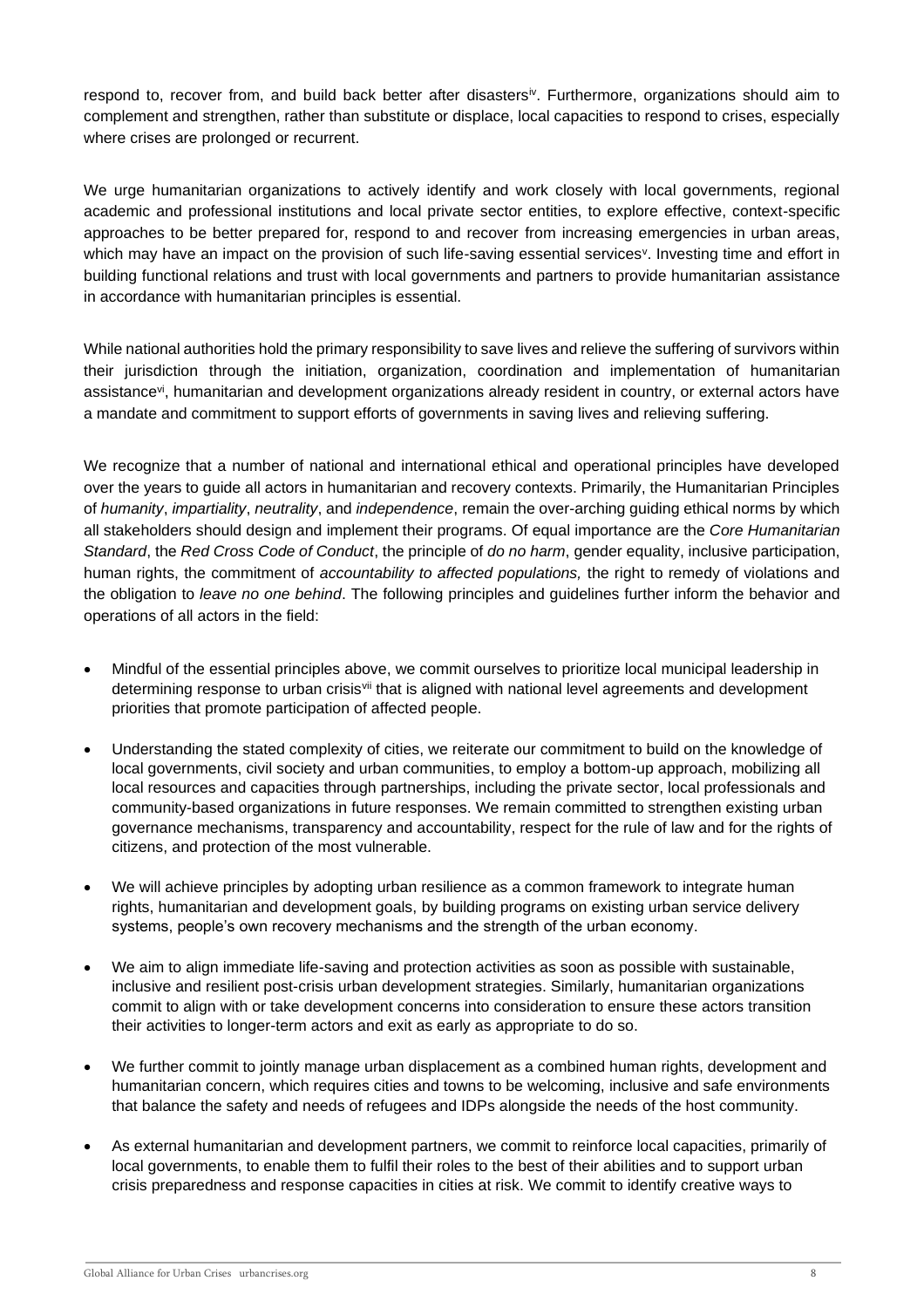ensure that local authorities are able to access capacity-building inputs, despite the increasing trend by humanitarian actors to employ direct cash support as an effective implementation strategy.

• We commit to develop local agreements based on the principles outlined here to ensure more effective collaboration, focused on needs assessment, information management, coordination arrangements, programming response, monitoring and evaluation – considering the national and local context.

# **Roles, responsibilities and mandates of stakeholders**

This paper is written with a diversity of crisis management stakeholders in mind. Each constituency has its own particular role, responsibility and mandate in preparing for and responding to the needs of affected populations. It should be recognized that both local authorities and humanitarian actors bring highly specialized skills and insights to the operating environment; these need to be acknowledged and maximized as far as possible. This section briefly explains the roles and responsibilities of each stakeholder to ensure a common understanding between the groups.

## **National authorities**

Individual states maintain national disaster and/or crisis management offices, agencies, authorities or dedicated ministries depending on the hazard profile and internal needs of the country to respond to disasters, conflict or complex emergencies. As a trend, preparedness has rightfully become an increasing priority for governments around the world. In addition to organs and emergency services specifically dedicated to response, other departments and ministries (such as ministries of planning, social welfare, finance, foreign affairs and domestic affairs) play a role in facilitating and coordinating assistance to affected populations. National authorities hold primary responsibility to save lives and address the needs of affected populations within their jurisdictions, and therefore they need to supervise and coordinate where and when internal and external assistance are needed most. National line ministries also have the mandate to coordinate and monitor response, recovery and preparedness activities in their technical area to ensure national standards and practices are adhered to.

## **Sub-national authorities**

Sub-national authorities include state, provincial, district, municipal or city government officials who are not part of the national, federal or central level of government. This level of government tends to be closest to affected communities. Mandates, and the level of delegated authority, vary greatly across contexts. This is not to be confused with legitimacy derived from their standing in their communities and their track record in fulfilling their mandate. Many sub-national governments maintain their own emergency services and disaster and/or crisis management offices in order to provide services directly to crisis-impacted areas or affected populations within their jurisdictions. These offices, line ministries and planning departments hold responsibility for generating and maintaining preparedness plans and recovery programs to ensure their local communities are resilient when affected by a crisis. Sub-national authorities also have clear planning and coordination mandates in responding to crisis, and all stakeholders should engage actively in these processes and platforms.

## **International humanitarian and development organizations**

A number of funds, programs and specialized agencies of the United Nations system have specific roles in disaster and/or crisis management and provide sector-specific support and expertise before, during, and after a crisis. The mandate of UN Secretariat entities, such as the Office for the Coordination of Humanitarian Affairs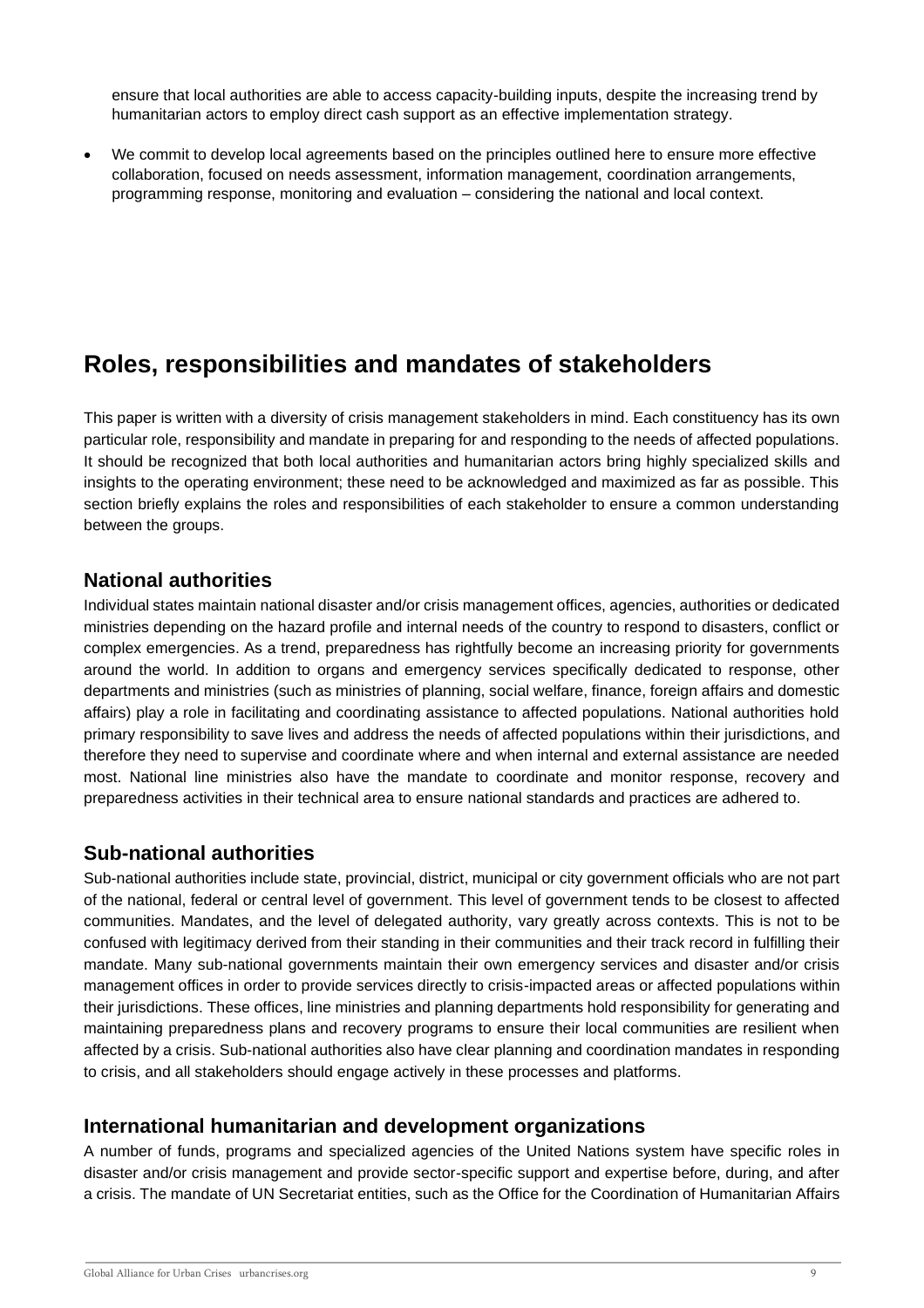and the UN International Strategy for Disaster Reduction, however, focus entirely on crisis management. The UN agencies with humanitarian mandates include the Food and Agriculture Organization, the International Organization for Migration (IOM), the United Nations Development Programme, the UN Refugee Agency, UN-Habitat, the United Nations Children's Fund, UN Women, the World Food Programme and the World Health Organization. These entities provide a variety of crisis response services, including food security, nutrition, shelter, protection, health, education and livelihoods as well as common services such as logistics, telecommunications and coordination. At the national level, these UN bodies work closely with national disaster management offices and respective line ministries on disaster management issues.

In addition to the diversity of UN entities, a number of national and international non-governmental organizations (NGOs/INGOs) are involved in preparedness, response and recovery activities. Individual organizations have specific missions, objectives, mandates and sources of income that determine the inputs and services they provide in humanitarian action. Many international organizations maintain an in-country presence and may be involved in humanitarian as well as development-oriented activities when not responding to acute emergencies. National NGOs continue to develop in their own right and many implement their own activities through their own funding sources and/or for government, while others partner with UN agencies and INGOs to implement on the latter's behalf.

Many developed countries with large and well-defined humanitarian and/or development aid budgets, such as the United Kingdom's Department for International Development, the USA's Agency for International Development or Japan's International Cooperation Agency, also maintain resident offices in countries where they support large-scale programs. International financing institutions, such as the World Bank, International Monetary Fund, regional development banks (Asian Development Bank and African Development Bank) and bilateral donors, engage with their host nations to support, complement and at times influence humanitarian and development action.

The Red Cross and Red Crescent Movement is made up of the International Federation of the Red Cross (IFRC), the International Committee of the Red Cross (ICRC), and at the national level, the national Red Cross or Crescent Society of the respective country. The national society invariably plays an auxiliary role to the government's preparedness and response machinery. National societies also maintain local chapters at the sub-national level and collaborate with local authorities in response and preparedness efforts. The IFRC and ICRC often have delegations at the national level to support preparedness and response efforts in natural disasters and complex emergencies (conflict) respectively.

## **Local civil society organizations**

National and community-based civil society organizations function within the borders of their home country. These organizations generally have well-developed community-based networks that are essential for accessing crisis-affected communities and helping them to be prepared for events when they do occur. Civil society organizations are usually officially registered with their local or national governments with their mandates clearly defined. Other organizations often included in this stakeholder group are faith-based organizations, religious groups and IDP or refugee-led organizations.

## **Utility service providers**

Municipal service providers may be private or joint government/public-private partnerships who deliver water, sewage, solid waste management, electricity, gas and other utility services at the sub-national level. The centralized functions and services they provide are essential to meeting the needs of high-density populations in urban environments, including displacement camps where similar needs exist. Coordination and planning with public utility providers are crucial in times of preparedness, response and recovery to ensure that services are maintained, or restored as quickly as possible. Failure to do so may result in community destabilization, conflict, deterioration of health standards and spread of communicable diseases in the worst case.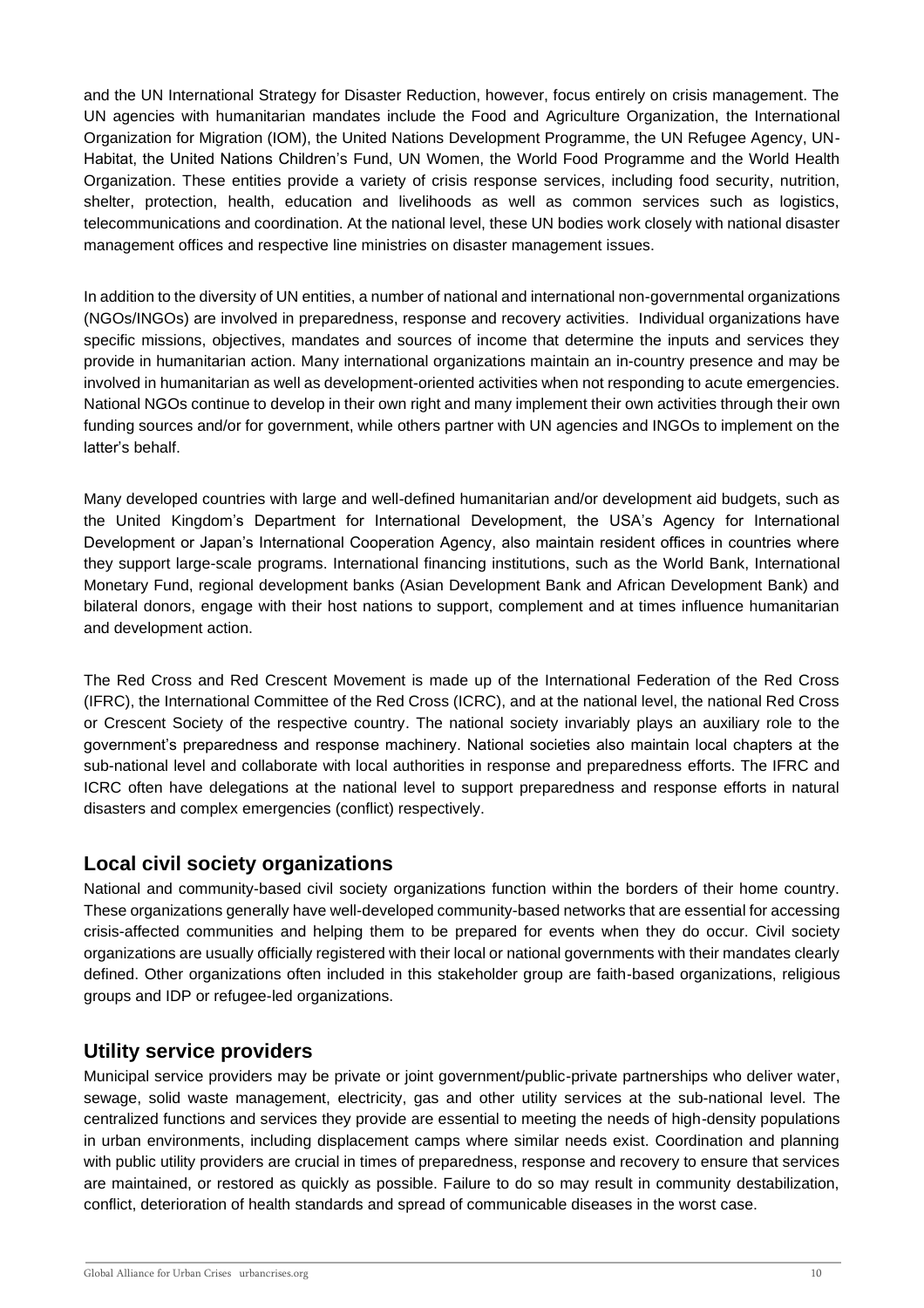## **Private sector**

The private sector is a broadly inclusive group that comprises local entrepreneurs and business houses, national or international corporations, financial service providers and informal market vendors. In many urban areas, the provision of basic services and maintenance of infrastructure, such as water, electricity, basic health centers, education and transport linkages, might also be partly or completely privatized. This group includes formal sector business, such as those registered with national governments and who pay taxes, as well as the informal sector such as street sellers who may not be registered with any government authority. At the national and subnational level, some of these actors organize themselves into chambers of commerce or partnerships to support the preparedness and resilience of communities in which they operate. While the private sector by nature is driven by profit, many actors donate financial, in-kind, logistical or technical assistance to government and affected communities, especially during times of response. Private sector partners are often an overlooked, forgotten or untapped resource due to a number of reasons. These include differing organizational structures, culture, motivations and coordination mechanisms. All of these can be mitigated against by proactive engagement during the preparedness phase. Lessons learned from previous humanitarian responses have also illustrated that 'free' assistance can undermine, for instance, the capacity of private health clinics to contribute to the response.

## **Built environment professionals**

This stakeholder group includes engineers, architects, urban planners, as well as professional membership bodies and institutions. These individuals and institutions have a vital role to play in working with sub-national and national government, as well as private sector entities, to ensure urban systems are well prepared when a crisis occurs. They can also play a key role in understanding the complexity of a city and help explain risks, population movements, and opportunities for a more sustainable response. They are also responsible for how the city or municipality will recover and re-build itself after a crisis. Professionals can also support sub-national government in planning recovery efforts by providing technical assistance so that neighborhoods and dwellings are built back better.

# **Description of existing governmental, humanitarian and private sector organizational structures at national and municipal level**

As referenced earlier in the background and rationale of this paper, each stakeholder group has its own hierarchy or internal organizational structure to organize itself, its personnel, its functional processes and decision making. Having a clear understanding of all the hierarches and more importantly, how they relate, interact and communicate with one another, is essential. However, unless time and effort have been invested during the preparedness phase to achieve this, attempting to negotiate this process during the response phase would be almost impossible.

Even the most basic of preparedness-building processes (such as contingency planning), normally include an articulation of the organizational structure or `architecture' of the local and national government's departmental (or ministerial) structure and how each organ with mandate to respond interrelates with each other. Similarly, international humanitarian and development actors have a globally standardized structure through the Humanitarian Country Team and the Cluster Approach architecture to structure and guide their response activities. Local civil society organizations, national NGOs and other resident NGOs in country often organize themselves into a consortium or association. Similarly, private sector entities involved in crisis response may have arranged themselves into a business alliance or through a local chamber of commerce. However, it cannot be assumed that all these stakeholder groups are aware of the others' existence, let alone understand well how they function internally.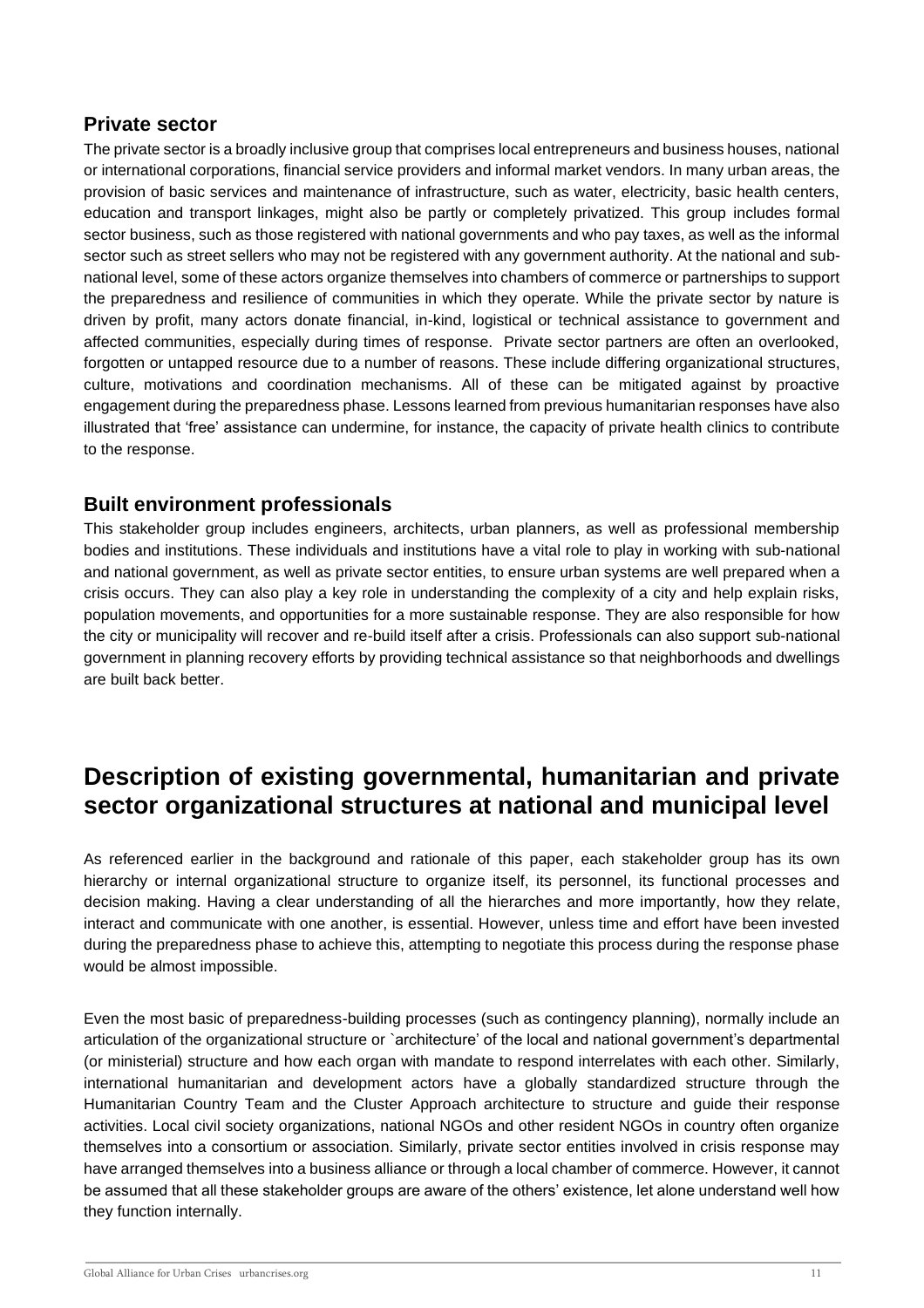A core preparedness action is to map each of these structures alongside each other and through workshopped discussion, agree how and at what level(s) the various hierarchies communicate and how they interact with each other. For instance, pre-identifying who the primary representative or focal point within each hierarchy is, as well as how and when they should communicate with each other at the onset of a disaster, can be listed in simple standard operating procedures (SOPs). SOPs can facilitate prompt activation of each of the stakeholder groups to shift into action and start to work in support of each other's efforts.

It is therefore recommended that an annex of the local protocol of engagement represent the mapping of each hierarchy, as well as the crisis management coordination mechanisms of government and other stakeholders, should they exist. To the extent possible, all stakeholders should be included in, or if not, identify their space within the government's overall coordination platform. Where one does not exist or function, any external coordination approach and mechanism should aim to assimilate with a national structure as early as possible, and in the interim should encourage local government leaders and technical officers to lead, or at minimum cochair, meetings and processes.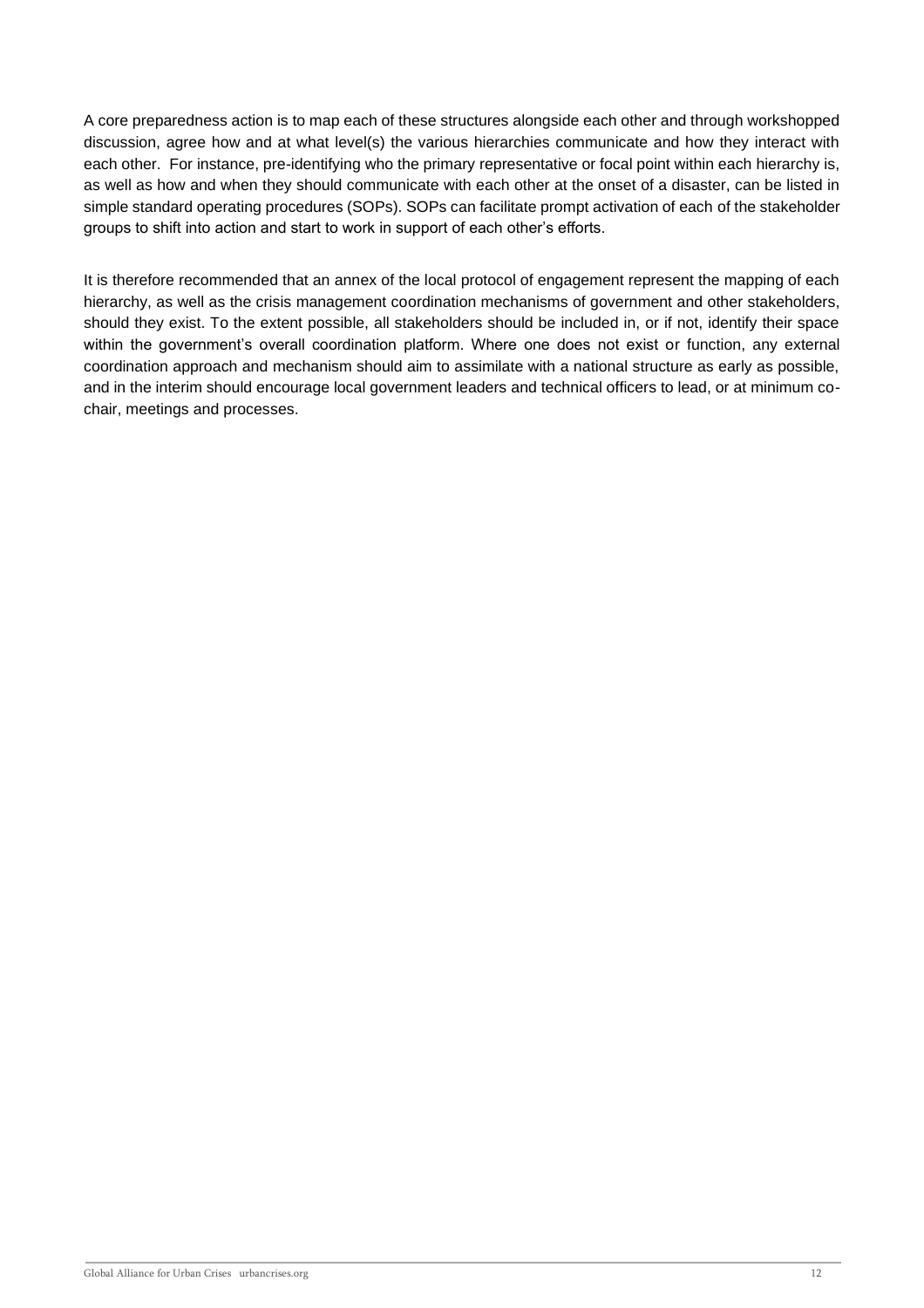# **Domains of Action for improved collaboration**

## **Domain of Action 1: Coordination**

Coordination in crises involves bringing together multiple actors to ensure a coherent and principled response to emergencies, with the overall aim to assist people when they most need relief or protection. Specifically, humanitarian coordination involves: assessing situations and needs; agreeing common priorities; developing common strategies to address issues such as negotiating access, mobilizing funding and other resources; clarifying consistent public messaging; and monitoring progress. This is best achieved in an inclusive manner involving local government, humanitarian and development actors, civil society and the private sector.

Further helpful normative guidance and recommendations related to this, and other, domains of action can be found in the IASC's *Operational Guidance For Cluster Lead Agencies On Working With National Authoritiesviii .*

The questions and elements outlined below need to be tailored to each context.

#### **Key questions**

- How do we map existing coordination mechanisms of national and sub-national government, humanitarian and development organizations, civil society and the private sector at national and city/provincial level to avoid creation of new platforms in parallel?
- Which stakeholders have resources to contribute to the local coordination platform, its functioning and service provision?
- How do we avoid the establishment of parallel coordination structures/mechanisms by external partners?
- How do we ensure we include informal or `non-traditional' actors, who are not currently mainstreamed, in coordination structures and processes?
- How do we coordinate effectively with each other when stakeholders are (perceived to be) party to the conflict, and humanitarian principles may be blurred?
- What actions or processes can be introduced to facilitate all stakeholders' understanding of each other's mandates and responsibilities with a view to eventually building trust and respect between these groups?
- How can we surge capacity to local actors in order to increase their role in the process?
- What decisions and processes need to be put in place to ensure the sustainability of the coordination structure as the international humanitarian community exits?
- What tools or documents will be necessary to capture and formalize these arrangements and decisions?

- A stakeholder mapping exercise at the sub-national and national level would be helpful in establishing and clarifying individual actors' role, responsibilities and mandates.
- Each stakeholder group invariably has its own existing structures or hierarchy already; the issue is how do these hierarchies communicate and interact with each other effectively, so as not to undermine each other's effectiveness, and avoid duplication of effort and competition for resources.
- Humanitarian and development organizations need to take the time to understand local coordination platforms, and work to reinforce or build on from these.
- Coordination structures and activities need to be fit for purpose and to scale; they need to be inclusive, participatory, lean, light and yield a return on investment of time and effort for even the smallest actors.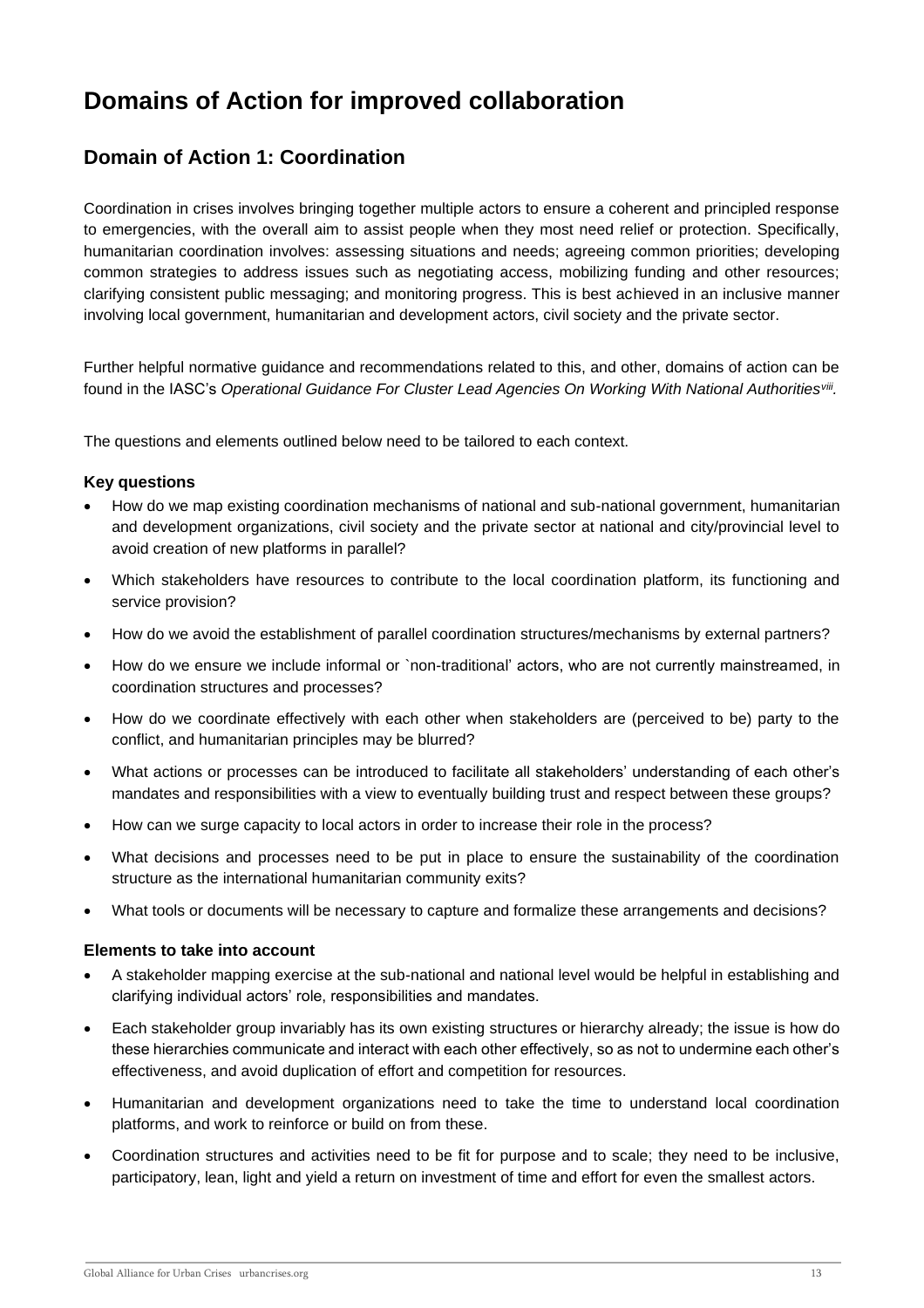- Coordination structures and mechanisms need to be sufficiently flexible so that they ideally meet development as well as humanitarian requirements, able to scale up and multiply in times of rapid-onset large-scale response as well as contract cohesively to pre-disaster size, once emergency needs have been met.
- Coordination structures and mechanisms need to take protection and access issues into close consideration.
- Where the needs and challenges of vulnerable groups and populations in inaccessible locations are by nature under-represented, measures need to be identified and mainstreamed to ensure that these needs are addressed.

## **Domain of Action 2: Needs assessments and analysis**

Needs assessment provides the evidence base for [strategic planning,](https://www.humanitarianresponse.info/programme-cycle/space/page/strategic-response-planning) as well as the baseline information upon which [situation and response monitoring](https://www.humanitarianresponse.info/programme-cycle/space/page/monitoring-overview) systems will rely. It should therefore form a continuous process throughout the [humanitarian program cycle.](https://www.humanitarianresponse.info/programme-cycle/space/page/www.humanitarianresponse.info/hpc) Coordinated assessments are carried out to assess the humanitarian situation and to identify the needs of the affected population. Local and national authorities, civil society and affected communities should participate in this process.

The questions and elements outlined below need to be tailored to each context.

#### **Key questions**

- What are the priority questions to be answered?
- How do we arrive at a shared understanding of the urban crisis context, the needs of the affected population and the identification of the most vulnerable?
- How do we differentiate between the chronic vulnerabilities of the urban poor and the acute vulnerabilities of those directly affected by the crisis?
- Which cities and neighborhoods need to be prioritized?
- Who has capacity to contribute to the needs assessment exercises and what is the related distribution of roles and responsibilities?
- Who has knowledge and data to contribute, who can facilitate access and how can we capture local knowledge?
- How do we ensure that we are able to map the needs of marginalized communities, in particular those living in informal settlements?
- Do assessment forms and analysis methodology adequately address access and protection issues in the affected communities?

- Depending on the type and scale of the crisis, a key question will always be 'what do we need to know and understand urgently', leaving space to complement the assessments and analysis later (good enough approach).
- The roles various stakeholders can play will vary greatly depending on their capacities and the potential to strengthen these in the short term as well as their role in the crisis.
- Levels of trust between different stakeholders can complicate a transparent process. Measures might need to be taken to ensure trust is built over time, increasing ownership.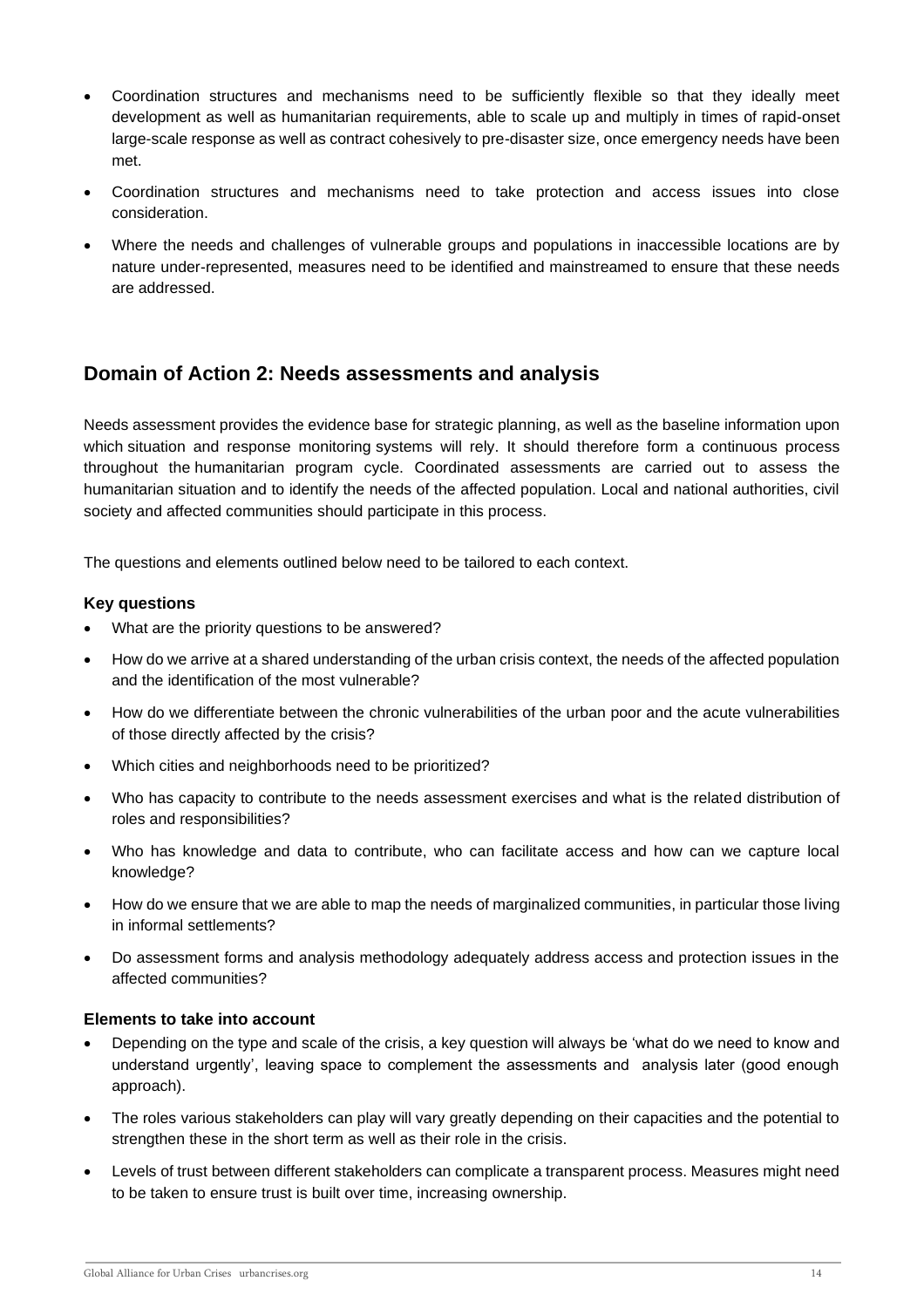- Ensure that sex and age-disaggregated data are available in both secondary datasets and primary data activities. Take this into close consideration when analyzing data and forming recommendations for subsequent planning and program design.
- Ensure that protection issues have been taken into close consideration when designing and implementing assessment activities.
- Ensure that all sectors of the population, and all affected populations, have been accessed during the assessment phase of the response.
- Especially in complex emergencies (conflict settings), ensure that assessment activities include hard-toreach areas and that the voice and needs of communities in inaccessible areas are taken into close consideration.

## **Domain of Action 3: Planning and design**

Humanitarian response plans (HRPs) are developed for any humanitarian crisis requiring the support of more than one agency, and are prepared by humanitarian country teams (HCTs), based on a [humanitarian needs](https://www.humanitarianresponse.info/programme-cycle/space/page/assessments-overview)  [overview](https://www.humanitarianresponse.info/programme-cycle/space/page/assessments-overview) (informed by the needs assessment and analysis). Sub-national governments often also have preexisting development priorities, in addition to explicit government-led response plans. These various planning and design processes, at the very least, need to be developed inclusively and be complementary in nature.

The questions and elements outlined below need to be tailored to each context.

#### **Key questions**

- How do humanitarian and development organizations, civil society organizations and private sector entities engage with sub-national governments in planning and design processes?
- How can these stakeholder groups be aware of existing planning documents or processes in order to build upon when considering response, recovery or DRR interventions?
- Are national and sub-national response, recovery, resilience and development plans aligned with and connected to national, international or private sector funding sources?
- Have the needs and challenges of vulnerable groups, such as female-headed households, people with disabilities, the elderly or minorities, been accurately planned and designed for in humanitarian and development programs?
- Where humanitarians' access to affected populations, or survivors' access to relief and recovery services, is challenged, have measures been put in place and resources (financial and/or human) allocated to address this?

- Humanitarian and development organizations need to work in tandem with government to agree common planning goals, objectives and activities, preferably based on broader resilience or development plans.
- Humanitarian and development organizations need to integrate recovery and development approaches into their planning processes, and those of government, as early as possible.
- Humanitarian response plans and programs need to be designed flexibly in order to evolve into longer-term development plans as smoothly and early as possible.
- Future (resilience) plans need to be designed to be flexible enough to absorb and respond to an external shock, enable adaptation and return to normal functionality as soon thereafter as possible.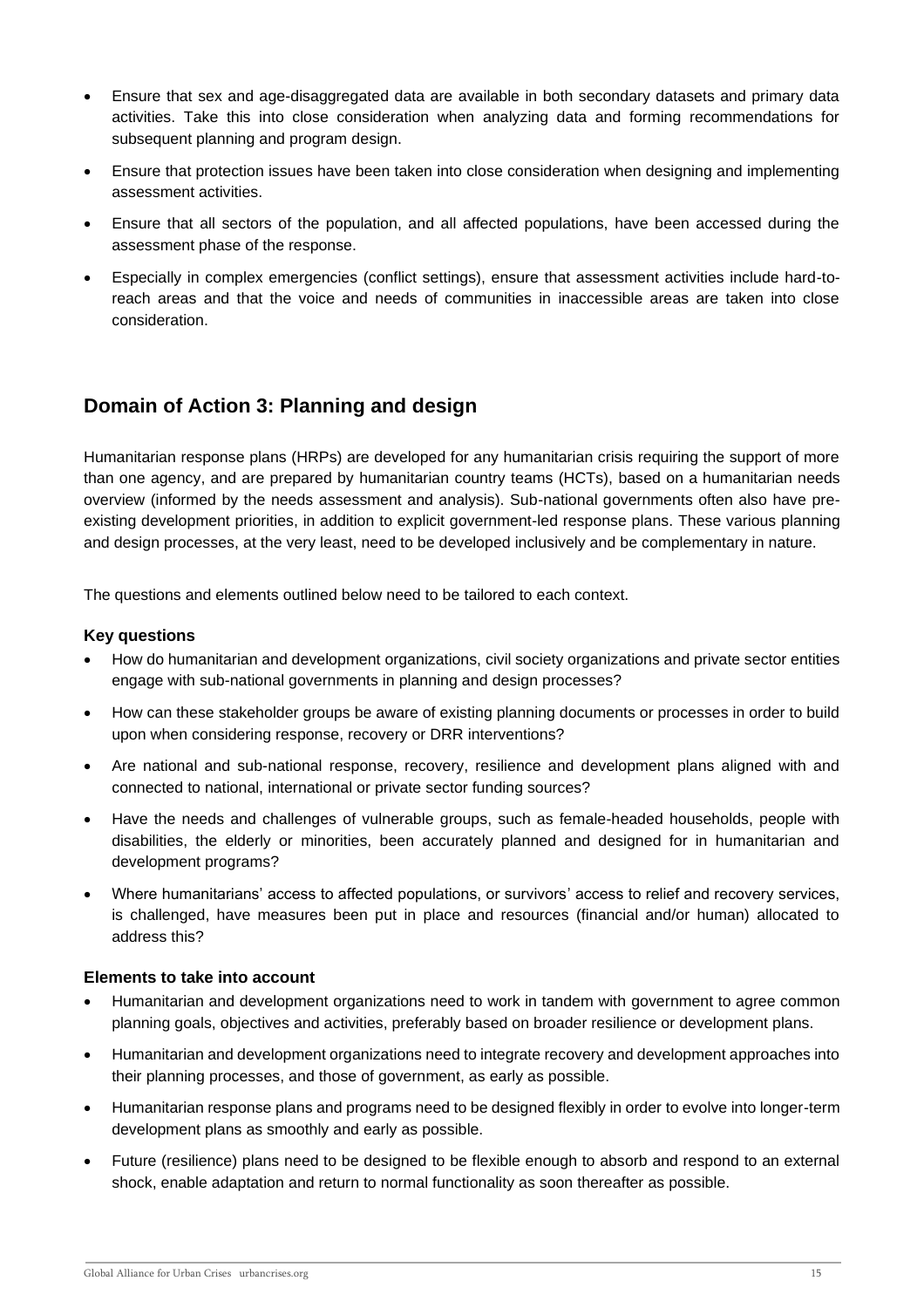- Peer-to-peer support mechanisms and the role of unions of municipalities within a country should be maximized in sharing good practice in resilience planning and design processes.
- In contexts where physical or humanitarian access may limit responders' ability to deliver services and inputs to the affected population, good practice, such as humanitarian access units, civil-military coordination capacities and guidelines to support these processes, should be introduced.

## **Domain of Action 4: Implementation**

The implementation phase of the program management cycle is a realization or actualization of the planning and design activities that have gone before it, based on the quantified needs identified through the assessment and analysis phases. In humanitarian responses, it is during the implementation phase that project activities aim to primarily save lives and alleviate suffering, followed by short to medium-term relief and recovery activities that empower affected populations to regain their self-sufficiency and independence.

The questions and elements outlined below need to be tailored to each context.

#### **Key questions**

- How do humanitarian and development organizations, civil society organizations and private sector entities engage with national and sub-national government in the implementation of project activities?
- Do SOPs exist at the local level that spell out immediate roles, responsibilities and actions, per actor, in the immediate phases after an emergency?
- What key agreements or processes do all stakeholders need to have in place prior to and during an emergency to ensure smooth coordination and implementation of activities – in support of overall local government efforts?
- Do relief, recovery, development and resilience programs adequately address protection and access issues by ensuring these aspects are mainstreamed throughout?
- Does a culture of transparency and accountability exist within and between the various stakeholder groups to each other and most importantly to the displaced population?
- Where necessary, does a humanitarian access unit exist to liaise closely between government, parties to the conflict, foreign military forces and humanitarian service providers?

- Humanitarian and development organizations, as well as other stakeholders, need to maintain the primacy and central role of local authorities in responding to the needs of affected populations. All efforts of these actors should work collectively towards enhancing those of the local government.
- In situations where local and/or national government authorities are party to the conflict, a coordinated approach by all actors that takes the Humanitarian Principles into close consideration is essential.
- Where country presence and residency has not been established in advance of an emergency, humanitarian and development organizations should take the time from the outset to introduce themselves to local authorities and the local disaster response community.
- The above-mentioned process should include a familiarization of local response processes, structures and mechanisms, as well as formal and informal leadership structures.
- Humanitarian and development organizations should increase their engagement with local and national NGOs in order to strengthen the latter's capacity and provide opportunity for eventual direct implementation of activities.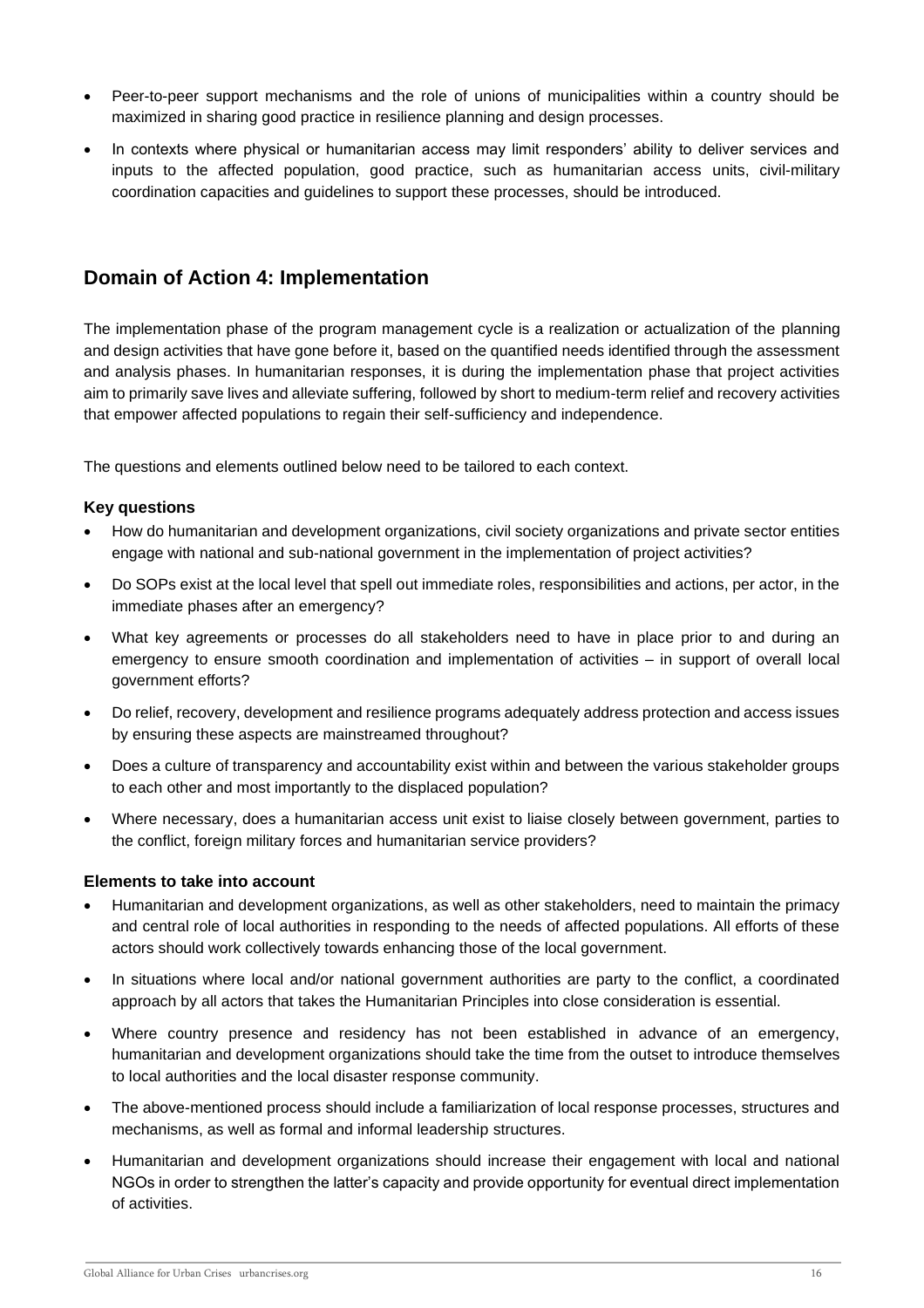- Humanitarian and development organizations need to maintain, or be able to grasp, a robust understanding and contextual knowledge of the local operating environment in which they function.
- To the extent possible, ensure that meetings, coordination activities, visits and interactions are conducted in the local language, and/or have translation services accessible to as broad an audience as possible.
- Humanitarian and development organizations need to ensure that their response and recovery efforts work in support of, and not in competition with or opposition to, the efforts of local and national NGOs. Examples of this include: competition for physical resources, such as office space and humanitarian supplies; human resources, such as qualified staff; and affected communities – in terms of proximity and accessibility.
- In order to strengthen transparency and accountability between all stakeholders and towards displaced populations, ensure full access to information and introduce procedures and structures to support this (e.g. complaints mechanisms, whistle-blowing measures, publication of appropriate level of financial and programmatic progress, etc.).
- Ensure that the Protection Cluster and its supporting sub-clusters or technical working groups (child protection, Housing Land and Property issues, GBV, etc.) are mainstreaming protection and accessibility issues across all clusters and programs.

## **Domain of Action 5: Financing and resource mobilization**

Resource mobilization is about fundraising for the humanitarian response. It is also about using funding mechanisms (including humanitarian financing tools, such as country-based pooled funds, the Central Emergency Response Fund, and others) strategically to fund in line with the priorities set in humanitarian response plans. Financing is also generated through national and sub-national relief funds, complemented by funds from the private sector and individuals. Resource mobilization activities can take place at any point in the humanitarian program cycle.

The questions and elements outlined below need to be tailored to each context.

#### **Key questions**

- What emergency funds or budgets exist at the national or sub-national level to immediately support response efforts in the area?
- What existing funding mechanisms, tools and frameworks exist in country and are available to the city or province to access funds for relief, recovery and DRR activities?
- What national, international and private sector donors are present in country and have resources and priorities aligned with relief, recovery and DRR activities of the city or province?
- Are local resource mobilization strategies and activities aligned with national and sub-national overarching response, recovery, resilience and development plans?
- What templates, formats, secondary datasets and other information would be required to have on file in order to support the rapid and prompt submission of response proposals, as well as inform longer planning horizon funding documents?
- Does a donor or development partner forum exist locally, and if not, would there be merit in establishing one?
- What non-financial and partnership possibilities can be forged with the private sector during the preparedness phase that could maximize its participation in response, recovery and resilience efforts?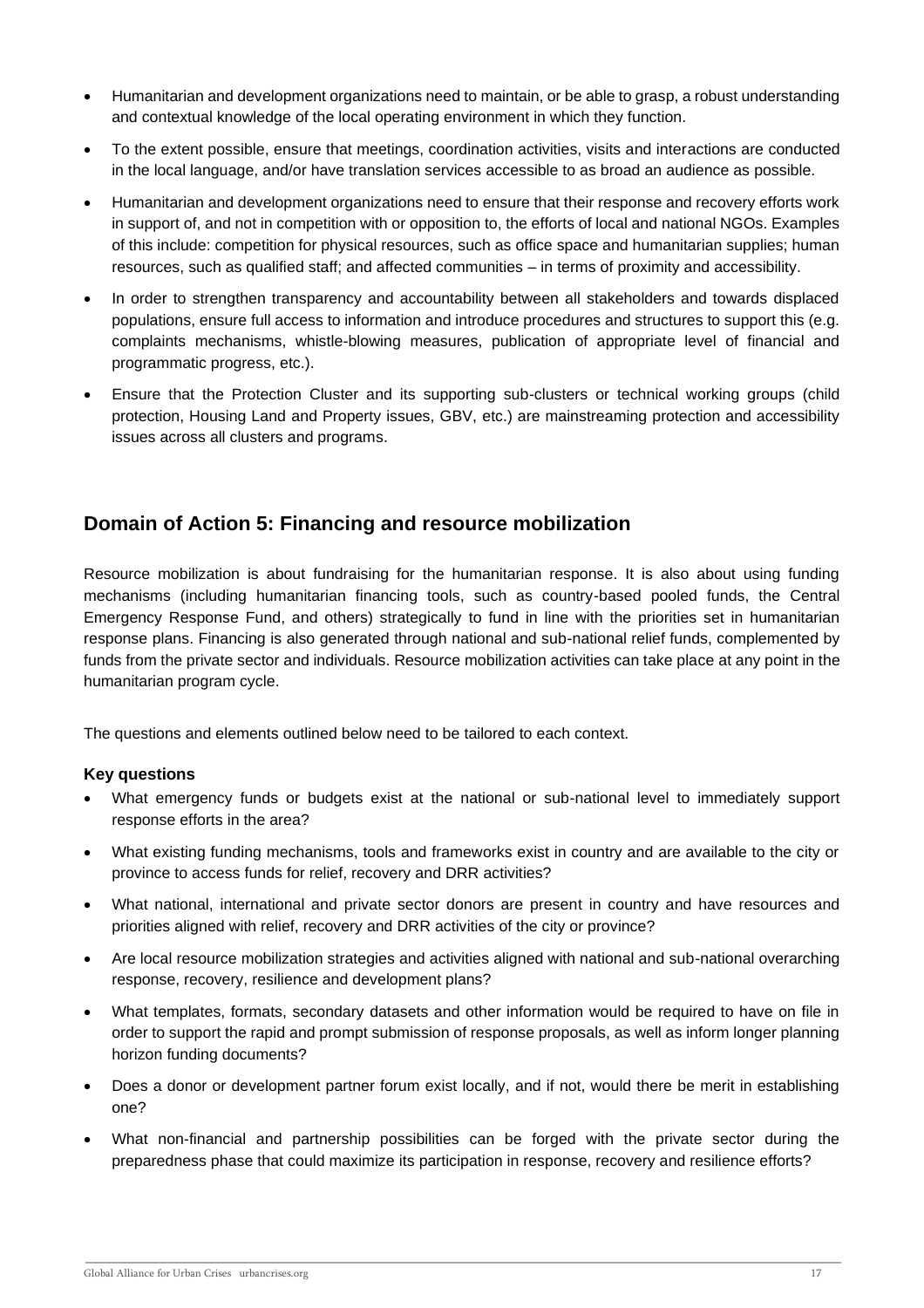#### **Elements to take into account**

- A stakeholder mapping exercise of donors and fundraising sources at the sub-national and national level would be helpful in establishing and clarifying possibilities for support of preparedness, recovery or resilience activities.
- Consider preparation of generic proposals for predictable response requirements based on historical data and trends. These can then be adapted and fine-tuned at short notice based on immediate primary data from the field and submitted to donors for consideration, rather than having to locate and draft submissions from scratch.
- Provide opportunities for local community organizations and national NGOs to access DRR funding from a diversity of donors to strengthen their capacity and experience of funding sources and the processes required to access these funds.
- Support local community organizations and national NGOs in the vetting and due diligence processes required by most donors. This is most appropriately and practically done in the preparedness phase.
- Donor and development platforms, that could include the private sector, can be strategic entry points for all stakeholders to inform longer-term funding priorities and directions.
- Development actor and local business partnerships can support and promote disaster risk reduction, response and resilience programs, not necessarily financially, but also through technical assistance, staffvolunteer programs, re-establishment of supply chains and delivery lines, as well as in-kind support.
- Both national and international donors should increase the direct contracting of local and national NGOs for project implementation.
- International donors should more proactively incentivize the engagement of local and national NGOs by INGOs and UN agencies in order to provide greater opportunity and exposure for the former to grow and increase their capacity.
- Ensure that all funding rounds, calls for proposals, proposal templates, HRPs and funding documents reflect protection and access issues at the local level.

## **Domain of Action 6: Monitoring and evaluation (M&E)**

Monitoring and evaluation is necessary to those responding to crises to: examine whether sufficient progress is being made in reaching strategic and cluster objectives; provide an evidence base for taking decisions about the future direction of the response; and support resource mobilization. It is a continuous process that records the aid delivered to people in need, measures results against the objectives set out in the response plans, and examines what was delivered versus the resources allocated.

The questions and elements outlined below need to be tailored to each context.

#### **Key questions**

- Are humanitarian and development program M&E activities aligned with national or sub-national M&E procedures or standards?
- What role do community members, and the organizations that represent them, have in the M&E of project activities?
- What mechanisms exist for beneficiaries to communicate any possible complaint or qualitative feedback to the implementing agency or local government?